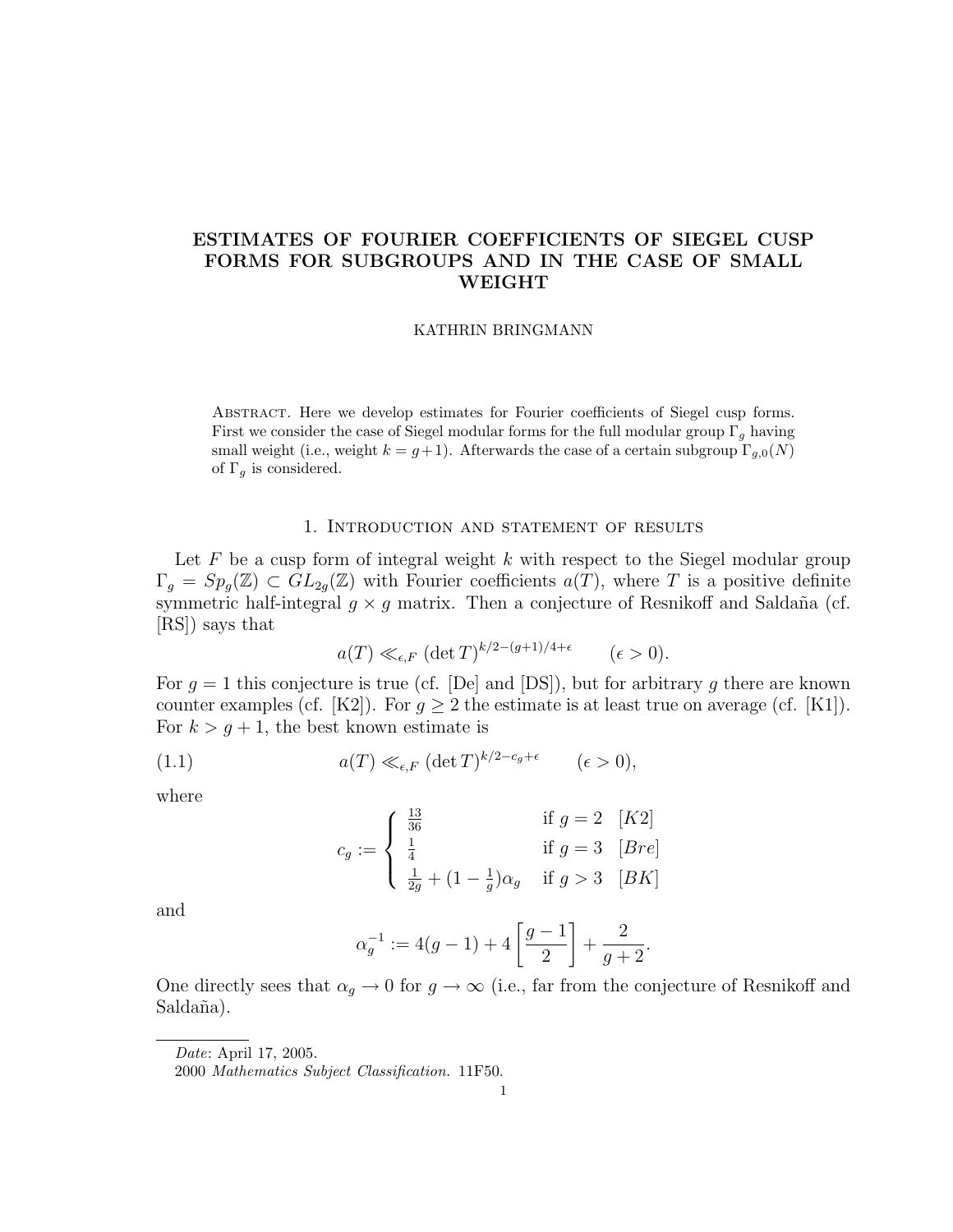The method in [BK] is the following: If we write  $Z \in \mathbb{H}_g$  as  $Z = \begin{pmatrix} \tau & z \\ z^t & \tau \end{pmatrix}$  $z^t$   $\tau'$  $\setminus$ , where  $\tau \in \mathbb{H}, z \in \mathbb{C}^{(1,g-1)},$  and  $\tau' \in \mathbb{H}_{g-1}$ , we see that the function  $F(Z) \in S_k(\Gamma_g)$  has a so-called Fourier-Jacobi expansion of the kind

$$
F(Z) = \sum_{m>0} \phi_m(\tau, z) e^{2\pi i \text{tr}(m\tau')} \qquad (\tau' \in \mathbb{H}_{g-1}),
$$

where m runs through all positive definite symmetric half-integral  $(g - 1) \times (g - 1)$ matrices, and where the coefficients  $\phi_m(\tau, z)$  are Jacobi cusp forms with respect to the full Jacobi group  $\Gamma_{1,g}^J := \Gamma_1 \ltimes (\mathbb{Z}^{(g,1)} \times \mathbb{Z}^{(g,1)})$ . In [BK] the Fourier coefficients of Jacobi cusp forms are estimated by developing a Petersson coefficient formula for Jacobi cusp forms and by estimating the Fourier coefficients of certain Jacobi-Poincaré series  $P_{k,m:(n,r)}$ uniformly in det m. The restriction  $k > g + 1$  is needed for the absolute convergence of  $P_{k,m;(n,r)}$ . Then the Petersson norm of a Jacobi cusp form is estimated for the particular case where the Jacobi cusp form arises from a Fourier-Jacobi expansion. This can be done by using certain Dirichlet series of Rankin-Selberg type which have a meromorphic continuation to the whole complex plane with finitely many poles and satisfy a certain functional equation (cf. [Ya]). The method in [Bre] is similar, only he uses a different splitting of  $Z \in \mathbb{H}_3$ , with  $\tau \in \mathbb{H}_2$ ,  $z \in \mathbb{C}^{(2,1)}$ , and  $\tau' \in \mathbb{H}$ .

Here we prove generalizations of the estimates of [BK] in various directions. More precisely we regard the limiting case  $k = g + 1$ , and the case where  $\Gamma_g$  is replaced by the subgroup

$$
\Gamma_{g,0}(N) := \left\{ M = \left( \begin{array}{cc} A & B \\ C & D \end{array} \right) \in \Gamma_g \middle| C \equiv 0 \pmod{N} \right\}
$$

of  $\Gamma_g$ . In the case  $k = g + 1$  the Poincaré series for Jacobi forms cannot be defined as before, because one can show that these series are not absolutely convergent. Therefore we use the so-called "Hecke trick" and multiply every summand of the Poincaré series by a factor depending on a complex variable s such that the new series  $P_{k,m;(n,r),s}$  is again absolutely convergent for  $\sigma = \text{Re}(s)$  sufficiently large. Moreover this factor is chosen such that the new series is again invariant under the slash operation of the Jacobi group. Now the method is the following one: we compute the Fourier expansion of  $P_{k,m;(n,r),s}$  and show that it is absolutely and locally uniformly convergent in an even larger domain of C that contains the point  $s = 0$  if  $k = g + 1$ . For this we have to estimate certain integrals and generalized Kloosterman sums to show that the series defined through the above Fourier expansion is absolutely and locally uniformly convergent in s in the larger domain. Therefore we have a definition for the Poincaré series for  $k = g + 1$ . What is left to show is that these series are Jacobi cusp forms and that the Petersson coefficient formula is still valid. In this way we obtain the following theorem.

**Theorem 1.1.** If  $g > 3$ ,  $k \geq g+1$ , then estimate (1.1) holds.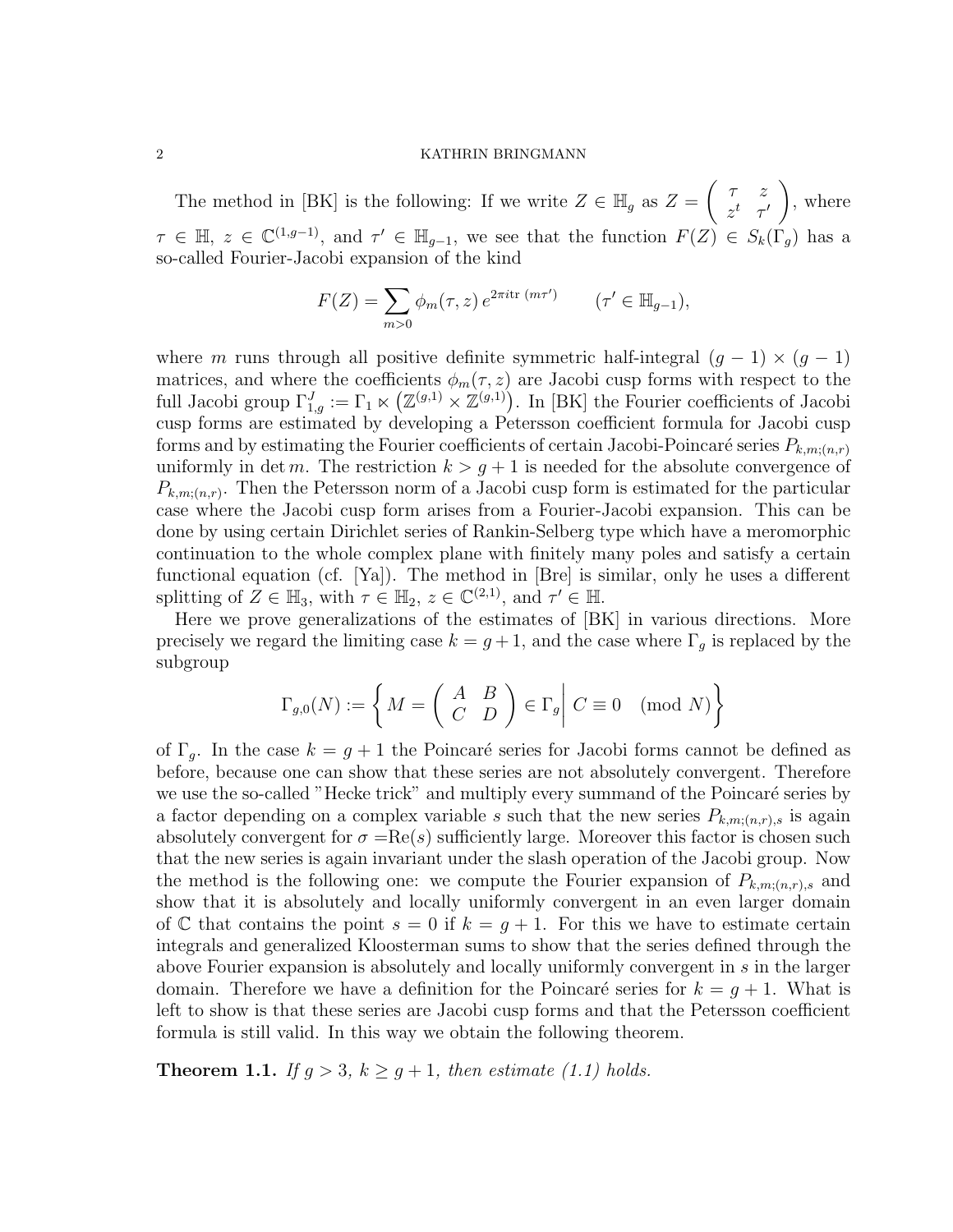As a second generalization we estimate Fourier coefficients of Siegel cusp forms with respect to  $\Gamma_{q,0}(N)$ . Thus in what follows we let F be a cusp form of integral weight k with respect to  $\Gamma_{q,0}(N)$  with Fourier coefficients  $a(T)$ , where T is given as before. For  $g = 2, 3$  we obtain estimates of the same quality as in the case of the full modular group; for  $q > 3$  we obtain a slightly weaker estimate. For the proof we define a vector space of certain Jacobi cusp forms for subgroups. We estimate the Fourier coefficients of these Jacobi cusp forms (again using for  $k = g + 1$  the Hecke-trick). The difficulty lies in the estimates of the Petersson norm of the Fourier-Jacobi coefficients since it is not obvious how to define similar Dirichlet series of Rankin-Selberg type with a simple functional equation. Thus we instead use the classical Hecke argument to obtain a slightly weaker estimate for the Petersson norm which leads to the following theorem.

**Theorem 1.2.** If  $g \geq 2$ ,  $k \geq g+1$ , then

$$
a(T) \ll_{\epsilon, F} (m_{g-1}(T))^{1/2} \cdot (\det T)^{(k-1)/2+\epsilon} \qquad (\epsilon > 0),
$$

where  $m_{g-1}(T) := min\{T[U]|_{g-1} | U \in GL_g(\mathbb{Z})\}$ , and where  $T[U] := U^tTU$ .

Corollary 1.3. If  $g \geq 2$ ,  $k \geq g+1$ , then

$$
a(T) \ll_{\epsilon, F} (\det T)^{k/2 - 1/(2g) + \epsilon} \qquad (\epsilon > 0).
$$

We now proceed using a different splitting in the Fourier-Jacobi expansion. Doing so, we again can define certain Dirichlet series of Rankin-Selberg type which have a meromorphic continuation to the whole complex plane and satisfy a certain complicated functional equation that connects this Dirichlet series to other Dirichlet series. Thus we obtain, again using a modified version of a theorem of Sato and Shintani, an estimate of the same quality as in (1.1).

**Theorem 1.4.** If  $g = 2$  and  $k \geq 3$ , then

$$
a(T) \ll_{\epsilon, F} (\min(T))^{5/18+\epsilon} \cdot (\det T)^{(k-1)/2+\epsilon} \qquad (\epsilon > 0),
$$

where  $min(A) := min_{q \in \mathbb{Z}^g} A[q]$  for an  $n \times n$  matrix A.

Corollary 1.5. If  $q = 2$  and  $k > 3$ , then

$$
a(T) \ll_{\epsilon, F} (\det T)^{k/2 - 13/36 + \epsilon} \qquad (\epsilon > 0).
$$

**Theorem 1.6.** If  $g = 3$  and  $k \ge 8$  an even integer, then

$$
a(T) \ll_{\epsilon, F} (\min(T))^{-3/13+\epsilon} \cdot (\det T)^{k/2-1/4+\epsilon} \qquad (\epsilon > 0).
$$

**Corollary 1.7.** If  $g = 3$  and  $k \ge 8$  an even integer, then

$$
a(T) \ll_{\epsilon, F} (\det T)^{k/2 - 1/4 + \epsilon} \qquad (\epsilon > 0).
$$

Moreover, for  $g = 2$  we obtain in the same way as in the case of the full Siegel modular group (cf. [K1]) the following estimate on average: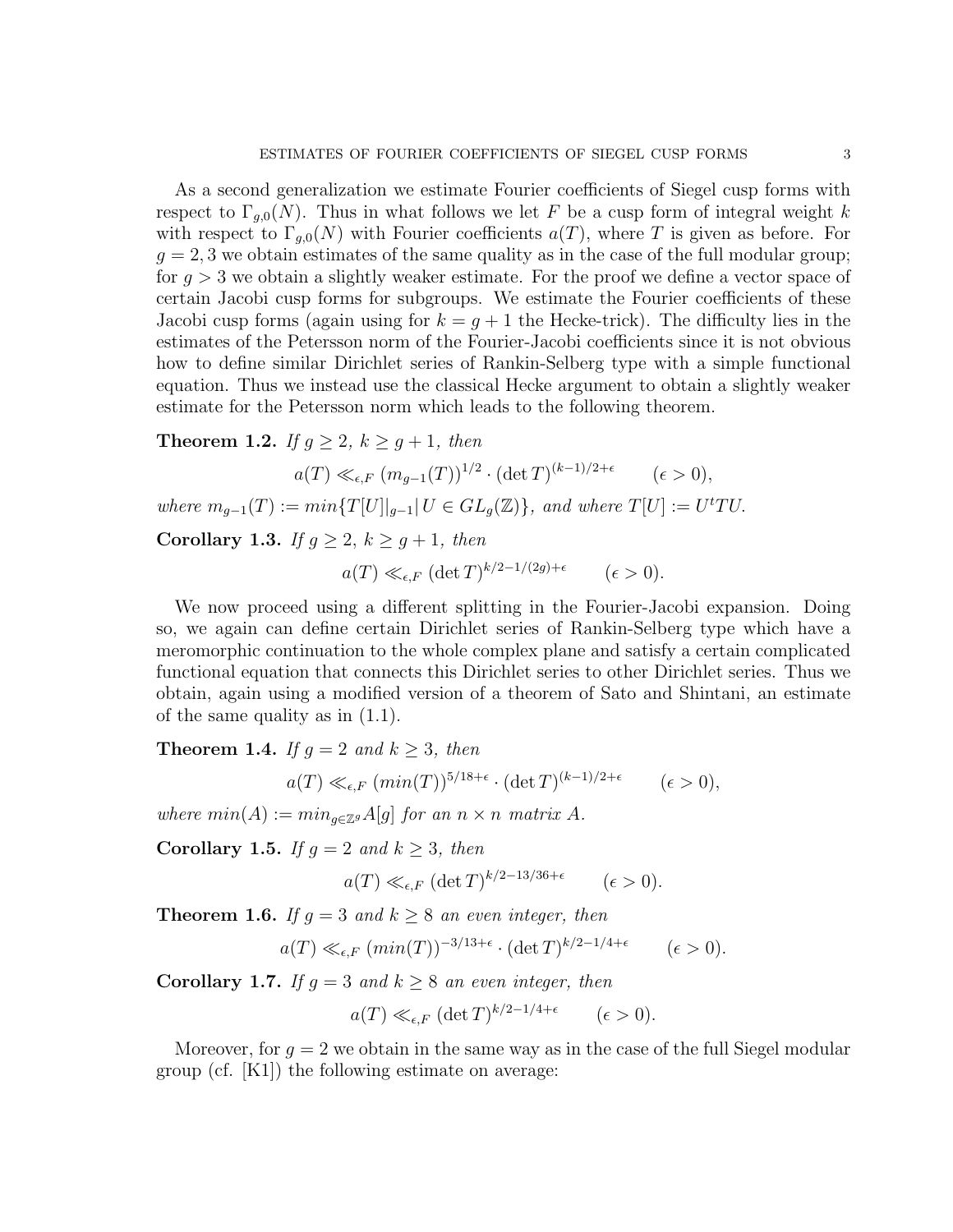Corollary 1.8. If  $g = 2$  and  $k \geq 3$  an integer, then

$$
\sum_{\{T>0, tr\ (T)=N\}} |a(T)|^2 \ll_{\epsilon, F} N^{k-1/2+\epsilon} \quad (\epsilon > 0).
$$

#### Acknowledgements

This paper is a condensed version of the author' s Ph.D. thesis supervised by Prof. Dr. W. Kohnen. The author wishs to thank Prof. Dr. W. Kohnen for suggesting this project, and for giving helpful advice.

## 2. General facts about Jacobi cusp forms

First we briefly want to recall some basic facts about Jacobi cusp forms. For details we refer the reader to [EZ] and [Zi]. For later purposes we give a more general definition than needed in this section. The Jacobi group  $\Gamma_{l,n}^J := \Gamma_l \ltimes (\mathbb{Z}^{(n,l)} \times \mathbb{Z}^{(n,l)})$  acts on  $\mathbb{H}_l \times \mathbb{C}^{(n,l)}$  in the usual way by

$$
\left(\left(\begin{array}{cc} A & B \\ C & D \end{array}\right), (\lambda,\mu)\right) \circ (\tau,z) := \left((A\tau + B)(C\tau + D)^{-1}, (z + \lambda\tau + \mu)(C\tau + D)^{-1}\right).
$$

 $\left(\left(\begin{array}{cc} A & B \ C & D \end{array}\right), (\lambda,\mu) \right)$ Let k be an integer, m a positive definite symmetric half-integral  $n \times n$  matrix,  $\gamma =$  $\setminus$  $\in \Gamma^J_{l,n}$ , and  $\phi : \mathbb{H}_l \times \mathbb{C}^{(n,l)} \to \mathbb{C}$ . Then we define the following action

$$
\phi|_{k,m}\gamma(\tau,z) := \det(C\tau+D)^{-k} \cdot e\left(-\text{tr}\left(m(C\tau+D)^{-1}Cm[(z+\lambda\tau+\mu)^t]\right) + m\tau[\lambda^t] + 2m\lambda z^t)\right) \cdot \phi(\gamma \circ (\tau,z)),
$$

where  $e(x) := e^{2\pi ix}$   $(\forall x \in \mathbb{R})$ , and where  $tr(A)$  and  $det(A)$  denote as usual the trace and determinant of a matrix A, respectively.

In the following we let  $\Gamma$  be a subgroup of  $\Gamma^J_{l,n}$  of finite index. In particular we denote by  $\Gamma_{l,n,0}^{J}(N) := \Gamma_{l,0}(N) \ltimes (\mathbb{Z}^{(n,l)} \times \mathbb{Z}^{(n,l)})$ . A holomorphic function  $\phi : \mathbb{H}_{l} \times \mathbb{C}^{(n,l)} \to \mathbb{C}$  is called a Jacobi cusp form of weight k and index m with respect to Γ, if  $\phi|_{k,m}\gamma(\tau,z) =$  $\phi(\tau, z) \forall \gamma \in \Gamma$ , and if for all  $\gamma \in \Gamma_{l,n}^J$  there exists a positive integer M such that the function  $\phi|_{k,m}$  has a Fourier expansion of the form

$$
\phi|_{k,m}\gamma(\tau,z) = \sum_{\substack{n \in \mathbb{Z}^{(l,t)} \\ \frac{4n}{N} > m^{-1}[r^t] \\ n \text{ s.t. } |x| > m}} c(n,r)e\left(\frac{1}{M}\text{tr }(n\tau) + \text{tr }(rz)\right).
$$

If  $\phi$  comes from a Fourier-Jacobi expansion of a function  $F \in S_k(\Gamma_g)$ , we can choose  $M = 1$ . Moreover, if  $\phi$  comes from a Fourier-Jacobi expansion of a function  $F \in S_k(\Gamma_{g,0}),$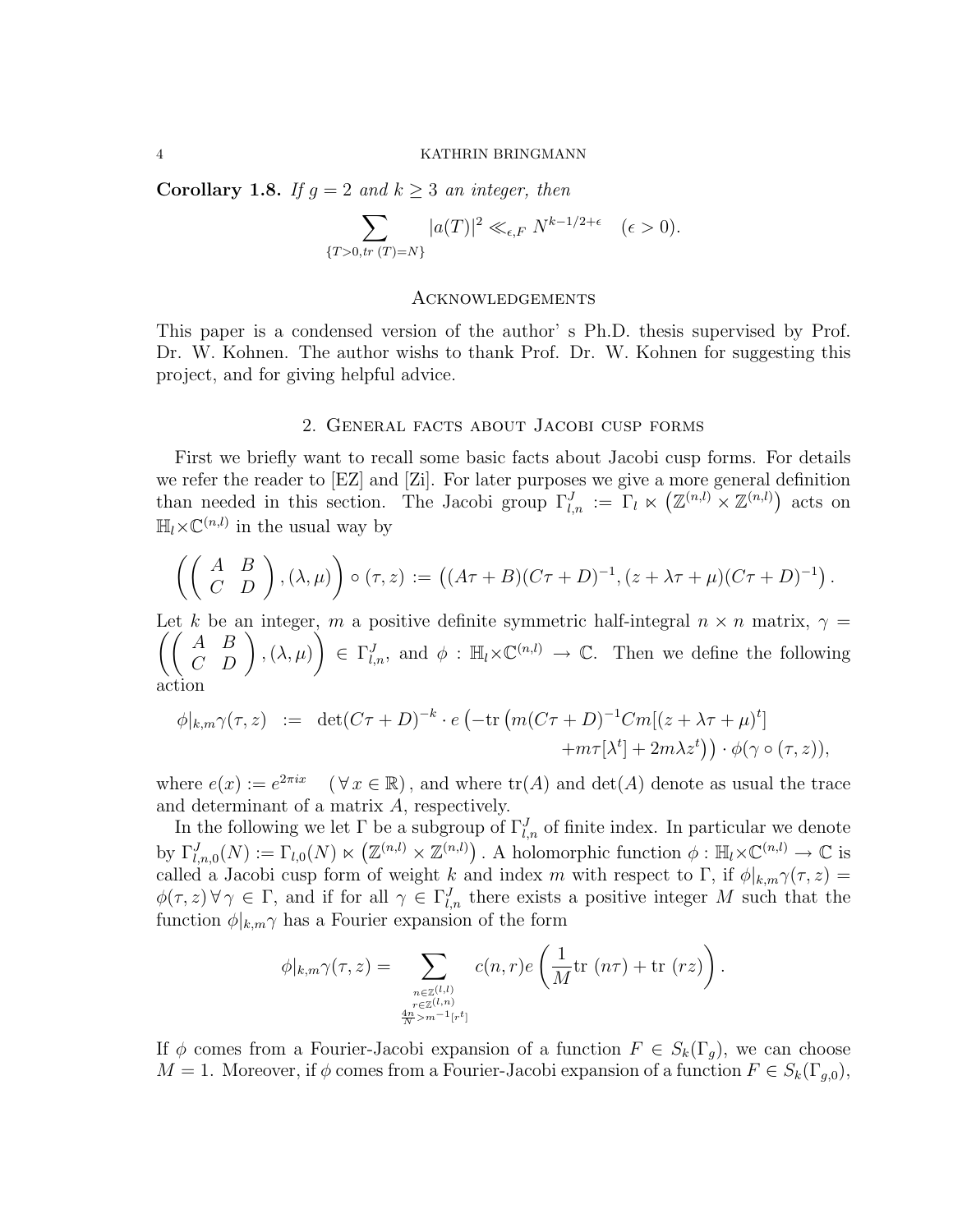we can choose  $M = 1$  if  $\gamma \in \Gamma_{g,0}^J$  and  $M = N$  else. For Jacobi cusp forms  $\phi$  and  $\psi$  with respect to  $\Gamma$  we define

$$
\langle \phi, \psi \rangle := \frac{1}{\left[\Gamma_{l,n}^J : \Gamma\right]} \int_{\Gamma \setminus \mathbb{H}_l \times \mathbb{C}^{(n,l)}} \phi(\tau, z) \cdot \overline{\psi(\tau, z)} \cdot v^k \cdot \exp\left(-4\pi m[y] \cdot v^{-1}\right) dV_n^J,
$$

where  $dV_n^J = (\det v)^{-n-2} du dv dx dy$ , and where we have written  $\tau = u + iv$ , and  $z =$  $x+iy$ . For this and the next chapter we only need the case  $l=1$ . Let us denote by  $J_{k,m}^{cusp}$  $_{k,m}$ and  $J_{k,m}^{cusp}(N)$  the vector spaces of Jacobi cusp forms with respect to  $\Gamma_{1,g}^{J}$  and  $\Gamma_{1,g,0}^{J}(N)$ , respectively. Next we shortly want to repeat the construction of Poincaré series for Jacobi cusp forms given in [BK]. Therefore we let  $n \in \mathbb{Z}, r \in \mathbb{Z}^{(1,g)}$ , and m be a positive definite symmetric half-integral  $g \times g$  matrix such that  $4n > m^{-1}[r^t]$ . Then we define a Poincaré series of exponential type by

$$
P_{k,m;(n,r)}(\tau,z) := \sum_{\gamma \in (\Gamma^J_{1,g})_\infty \backslash \Gamma^J_{1,g}} e^{n,r} |_{k,m} \gamma(\tau,z) \qquad (\tau \in \mathbb{H}, z \in \mathbb{C}^{(g,1)}) ,
$$

where  $e^{n,r}(\tau,z) := e(n\tau + rz) := e^{2\pi i(n\tau + rz)}$  $(\tau \in \mathbb{H}, z \in \mathbb{C}^{(g,1)})$ , and where  $(\Gamma_{1,g}^{J})_{\infty}:=\left\{\left(\left(\begin{array}{cc} 1 & n \ 0 & 1 \end{array}\right), (0,\mu)\right)$  $\left| \begin{matrix} 1 \\ 1 \\ 2 \end{matrix} \right|$  $n \in \mathbb{Z}, \mu \in \mathbb{Z}^{(g,1)}$  is the stabilizer group of the function  $e^{n,r}$ . Then it is stated in [BK] and proved in [Bri] that the series  $P_{k,m;(n,r)}(\tau,z)$  is absolutely and locally uniformly convergent on  $\mathbb{H} \times \mathbb{C}^{(g,1)}$  if  $k > g+2$ . For  $k \leq g+2$  the series is not absolutely convergent at the point  $(i, 0)$  (cf. [Bri]). Moreover, for  $k > g+2$ , the function  $P_{k,m;(n,r)}$  is an element of  $J_{k,m}^{cusp}$  and the Petersson coefficient formula

(2.1) 
$$
\langle \phi, P_{k,m;(n,r)} \rangle = \lambda_{k,m,D} \cdot c_{\phi}(n,r) \qquad (\forall \phi \in J_{k,m}^{cusp})
$$

holds. Here  $c_{\phi}(n, r)$  denotes the  $(n, r)$ -th Fourier coefficient of  $\phi$  and

$$
\lambda_{k,m,D} := 2^{(g-1)(k-g/2-1)-g} \cdot \Gamma(k-g/2-1) \cdot \pi^{-k+g/2+1} \cdot (\det m)^{k-(g+3)/2} \cdot |D|^{-k+g/2+1},
$$
  
where  $D := -\det \begin{pmatrix} 2n & r \\ r^t & 2m \end{pmatrix}$ .

3. ESTIMATES FOR THE FULL MODULAR GROUP (THE CASE  $k = g + 1$ )

In this section we want to consider the case  $k = g + 2$ , using the Hecke-trick as already told in the introduction. For details we refer the reader to [Bri]. Let us define

$$
P_{k,m;(n,r),s}(\tau,z) := \sum_{\gamma \in (\Gamma^J_{1,g})_\infty \backslash \Gamma^J_{1,g}} \left( \frac{v}{|c\tau + d|^2} \right)^s \cdot e^{n,r} |_{k,m} \gamma(\tau,z) \quad ((\tau,z) \in \mathbb{H} \times \mathbb{C}^{(g,1)}) ,
$$

where  $v = \text{Im}(\tau)$ . We can show similarly, as before, that the series  $P_{k,m;(n,r),s}(\tau,z)$  is absolutely and locally uniformly convergent on  $\mathbb{H}\times\mathbb{C}^{(g,1)}$  if  $\sigma := \text{Re}(s) > \frac{1}{2}$  $\frac{1}{2}(g-k+2).$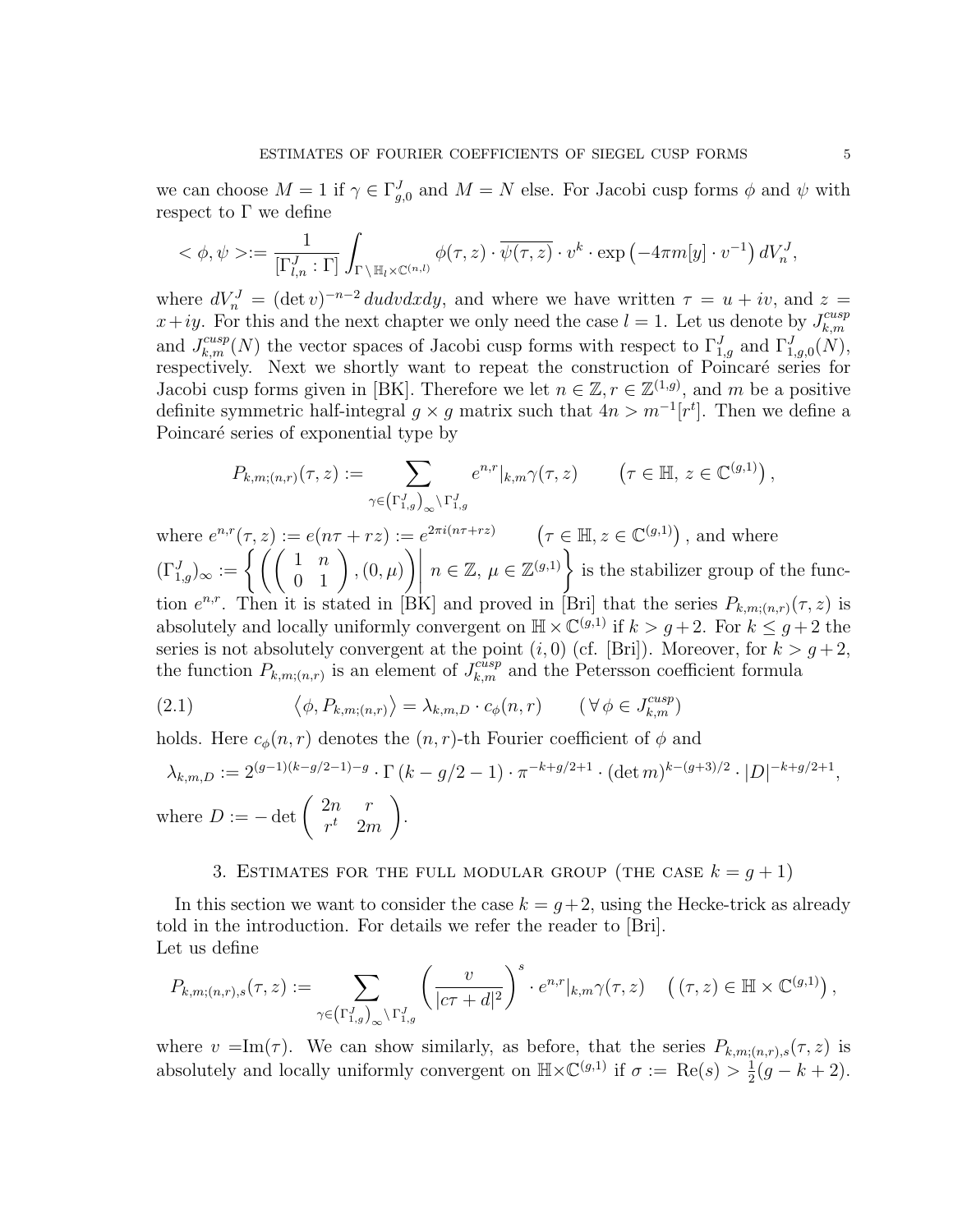In this case it satisfies the transformation law

$$
P_{k,m;(n,r),s}|_{k,m}\gamma(\tau,z) = P_{k,m;(n,r),s}(\tau,z) \qquad (\forall \gamma \in \Gamma^J_{1,g}, (\tau,z) \in \mathbb{H} \times \mathbb{C}^{(g,1)}).
$$

Moreover we can easily show

**Lemma 3.1.** Suppose that  $\sigma > \frac{1}{2}(g - k + 2)$ . Then the Poincaré series has the Fourier expansion

$$
P_{k,m;(n,r),s}(\tau,z) = \sum_{\substack{n' \in \mathbb{Z} \\ r' \in \mathbb{Z}^{(1,g)}}} g^{\pm}_{k,m;(n,r);s,v}(n',r')e(n'\tau+r'z),
$$

where  $\pm = (\pm 1)^k$ , and where

$$
g_{k,m;(n,r);s,v}^{\pm}(n',r') := g_{k,m;(n,r);s,v}(n',r') + (-1)^k g_{k,m;(n,r);s,v}(n',-r').
$$

Here

$$
g_{k,m;(n,r);s,v}(n',r') := v^s \cdot \delta_m(n,r,n',r') + \sum_{c \geq 1} H_{m,c}(n,r,n',r') \cdot \Phi_{k,m,c,v}(n',r',s) \cdot c^{-k-2s},
$$

with  $D' := -\det \begin{pmatrix} 2n' & r' \\ -r' & 2n \end{pmatrix}$  $r'^t$  2m  $\setminus$ . Furthermore,

$$
\delta_m(n, r, n', r') := \begin{cases} 1 & \text{if} \\ 0 & \text{otherwise} \end{cases} \quad D' = D, r' \equiv r \pmod{\mathbb{Z}^{(1, g)} \cdot 2m}
$$

and

$$
H_{m,c}(n,r,n',r') := \sum_{x(c) \atop y(c)^*} e_c((m[x] + rx + n)\bar{y} + n'y + r'x),
$$

where x and y run over a complete set of representatives for  $\mathbb{Z}^{(g,1)}/c\mathbb{Z}^{(g,1)}$  and  $(\mathbb{Z}/c\mathbb{Z})^*$ , respectively, and where  $\bar{y}$  denotes an inverse of y (mod c). Moreover

$$
(3.1) \quad \Phi_{k,m,c,v}(n',r',s) := (\det(2m))^{-1/2} \cdot i^{-g/2} \cdot v^{g/2-k-s+1} \cdot e_{2c}(r'm^{-1}r^t)
$$

$$
\times \int_{-\infty}^{\infty} (u+i)^{g/2-k-s} \cdot (u-i)^{-s} \cdot e\left((2\det(2m))^{-1}\left(D'v(u+i) + \frac{D}{vc^2(u+i)}\right)\right) du.
$$

**Lemma 3.2.** The coefficients  $\Phi_{k,m,c,v}(n',r',s)$  are holomorphic functions in s with  $\sigma >$ 1  $\frac{1}{2}(1+g/2-k)$ . In particular they are holomorphic at  $s=0$  if  $k > g/2+1$ . If K is a compact subset of the domain  $\sigma > \frac{1}{2}(1 + \frac{g}{2} - k)$  with  $s \in K$ , then they satisfy the following estimate

$$
\Phi_{k,m,c,v}(n',r',s) \ll_K v^{g/2-k-\sigma+1} \cdot e^{\frac{-D}{Av}} \cdot e^{\frac{-\pi D'v}{\det(2m)}(1+sign(D')v_1)},
$$

where  $v_1$  and A are positive constants.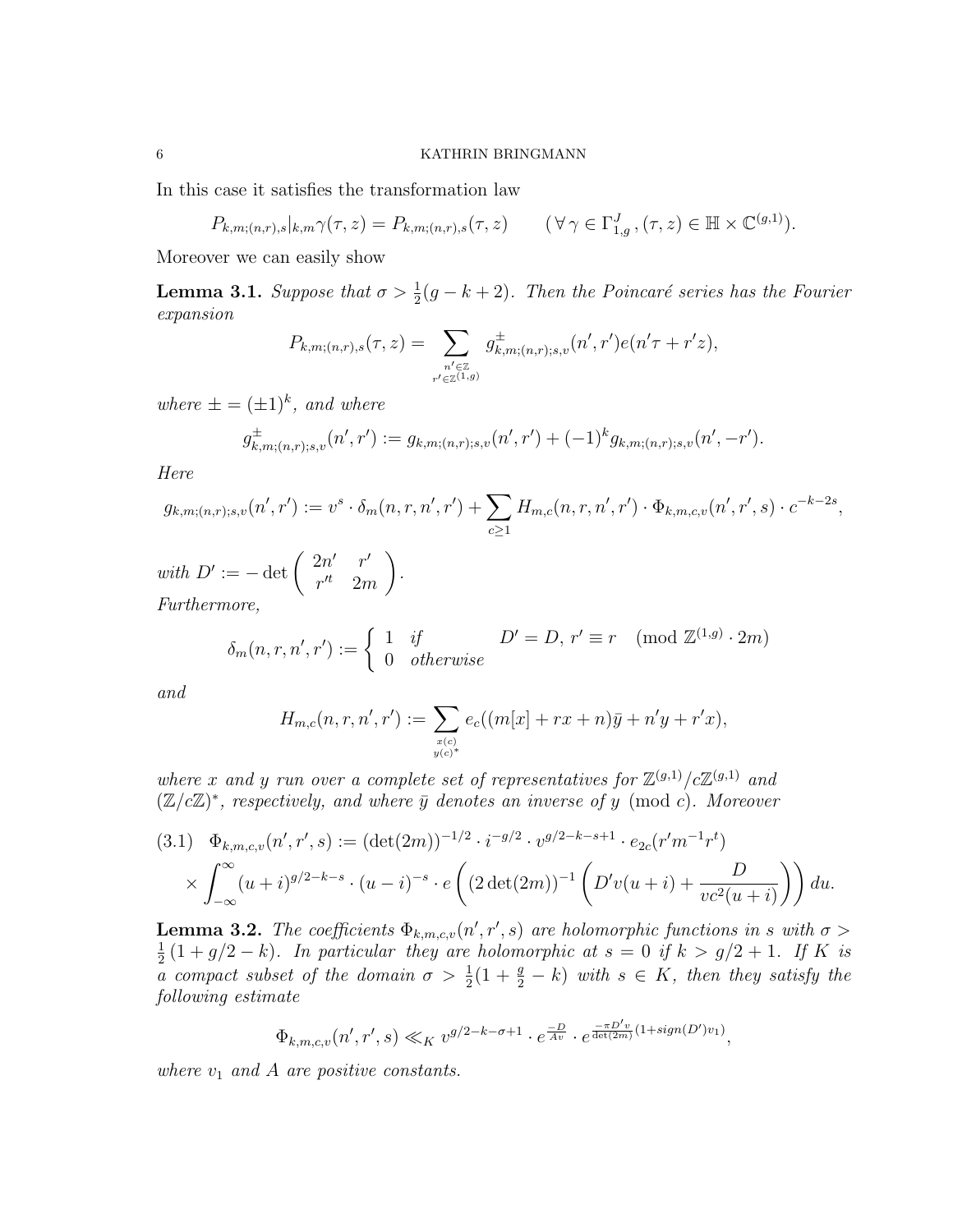*Proof.* For the proof let us abbreviate the integrand in  $(3.1)$  with  $g_s(u)$ . Let us treat the three cases  $D' = 0$ ,  $D' > 0$ , and  $D' < 0$  separately. The simplest case  $c_2 = 0$  is a straight-forward estimation and is therefore left to the reader. In the case  $c_2 < 0$  we consider the following path of integration:



where  $A, B, v_1$ , and  $v_2$  are positive constants with  $v_1 < 1 < v_2, A < B$ . Applying the residue theorem and estimating the integrals along  $\gamma_j$  for  $j \in \{1, 2, 6, 7\}$  in a suitable way, we can show, letting  $B$  and  $v_2$  both tend to infinity,

$$
\int_{-\infty}^{\infty} g_s(u) du = \sum_{j=1}^{3} \int_{\beta_j} g_s(u) du,
$$

where the paths  $\beta_j$  are given as

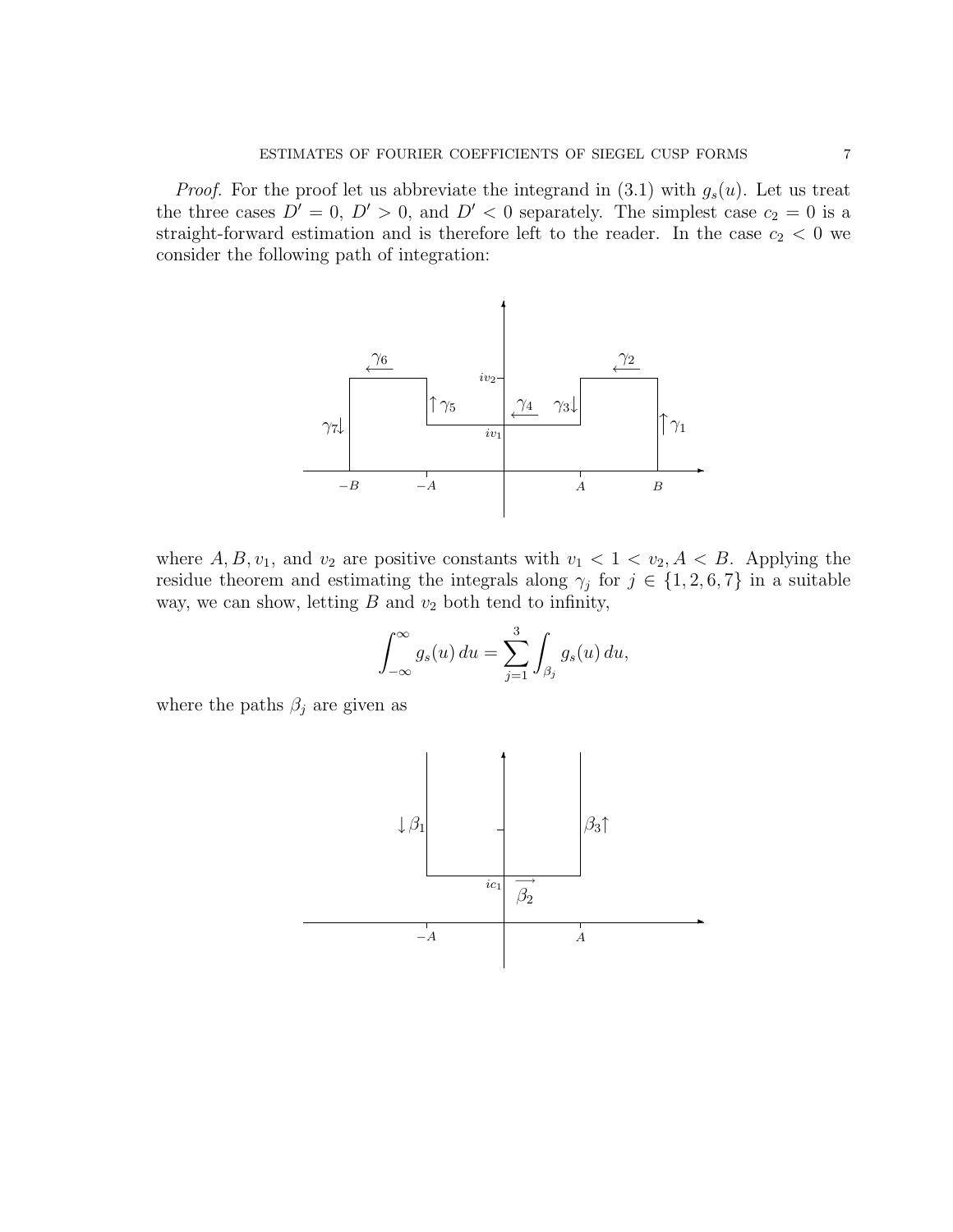Now the claim follows if we estimate the integrals along the paths  $\beta_1, \beta_2$ , and  $\beta_3$  in a suitable way. In the case  $D' < 0$  we reflect the paths from the case  $D' > 0$  along the real line and also obtain the claim after making some minor modifications.

Lemma 3.3. We have the estimate

(3.2) 
$$
|H_{m,c}(n,r,n',r')| \ll_{D,m,\epsilon} c^{g/2+1+\epsilon}.
$$

*Proof.* Since both sides of inequality  $(3.2)$  can be shown to be multiplicative in c, it is sufficient to show that for all primes p and all  $\nu \in \mathbb{N}$  we have

$$
(3.3) \qquad |H_{m,p^{\nu}}(n,r,n',r')| \leq \begin{cases} p^{\frac{g}{2}\cdot v_p(2\det(2m)D)} \cdot (p^{\nu})^{g/2+1} & \text{if } p \neq 2\\ 2^{\frac{g}{2}} \cdot 2^{\frac{g}{2}\cdot v_2(2\det(2m)D)} \cdot (2^{\nu})^{g/2+1} & \text{if } p = 2. \end{cases}
$$

For the proof of (3.3) we may replace  $\begin{pmatrix} n & \frac{r}{2} \\ r^t & \frac{r}{2} \end{pmatrix}$  $\frac{r^t}{2}$  m  $\bigg\}$  by  $\left(\begin{array}{cc} n & \frac{r}{2} \\ r^t & \cdots \end{array}\right)$  $\frac{r^t}{2}$  m  $\left\langle \begin{array}{cc} 1 & 0 \\ 0 & 0 \end{array} \right\rangle$  $\begin{bmatrix} 1 & 0 \\ 0 & U \end{bmatrix}$ , where  $U \in GL_q(\mathbb{Z}/p^{\nu}\mathbb{Z})$  since both sides of (3.3) are invariant under this substitution. For the proof we distinguish the cases  $p \neq 2$  and  $p = 2$  and use that a non-degenerate integral quadratic form over the ring of p-adic numbers  $\mathbb{Z}_p$  is diagonisable over  $\mathbb{Z}_p$  if  $p \neq 2$ and is equivalent to a sum of forms  $2^l \cdot \epsilon \cdot x^2$ ,  $2^l \cdot xy$ ,  $2^l \cdot (x^2 + xy + y^2)$ , where  $l \in \mathbb{Z}$ , and  $\epsilon \in \{1, 3, 5, 7\}$  if  $p = 2$  (cf. [Ca]). Then the claim can be shown using well-known formulas for Gauß sums (cf. [Bri]).

Theorem 3.4. The Fourier series

$$
P_{k,m;(n,r),s}(\tau,z) := \sum_{\substack{n' \in \mathbb{Z} \\ r' \in \mathbb{Z}^{(1,g)}}} g^{\pm}_{k,m;(n,r);s,v}(n',r')e(n'\tau+r'z) \qquad ((\tau,z) \in \mathbb{H} \times \mathbb{C}^{(g,1)})
$$

is absolutely and locally uniformly convergent in s and defines a holomorphic function in s for  $\sigma > \frac{1}{2}(g/2+2-k)$ . In particular the series  $P_{k,m;(n,r),0}(\tau,z)$  is absolutely convergent if  $k > g/2 + 2$ . Let us define

$$
g^{(1)}(n',r') := \sum_{c\geq 1} H_{m,c}(n,r,n',r') \cdot \Phi_{k,m,c,v}(n',r',s) \cdot c^{-k-2s},
$$
  

$$
g^{(1)}(n',r')^{\pm} := g^{(1)}(n',r') + (-1)^k g^{(1)}(n',-r').
$$

Let  $k = q + 2$ ,  $(\tau, z) \in \mathbb{F}$ , where  $\mathbb{F}$  is the standard fundamental domain for the action of the Jacobi group on  $\mathbb{H} \times \mathbb{C}^{(g,1)}$  given by

$$
\{(\tau, z) \in \mathbb{H} \times \mathbb{C}^{(g,1)} \mid \tau \in \mathcal{F}, 0 \le x_{\nu} \le 1 \ (1 \le \nu \le g), 0 \le (yv^{-1})_{\nu\mu} \le 1
$$
  

$$
(1 \le \nu, \mu \le g) \}/\{(\tau, z) \mapsto (\tau, -z)\},
$$

and suppose that s varies in a compact set K such that  $0 < \sigma < 1$ . Then we have the estimate  $\overline{1}$ 

$$
\left| \sum_{\substack{n' \in \mathbb{Z} \\ r' \in \mathbb{Z}^{(1,g)}}} g^{(1)}(n',r')^{\pm} e(n'\tau + r'z) \right| \ll_K v^{-g/2 - 1}.
$$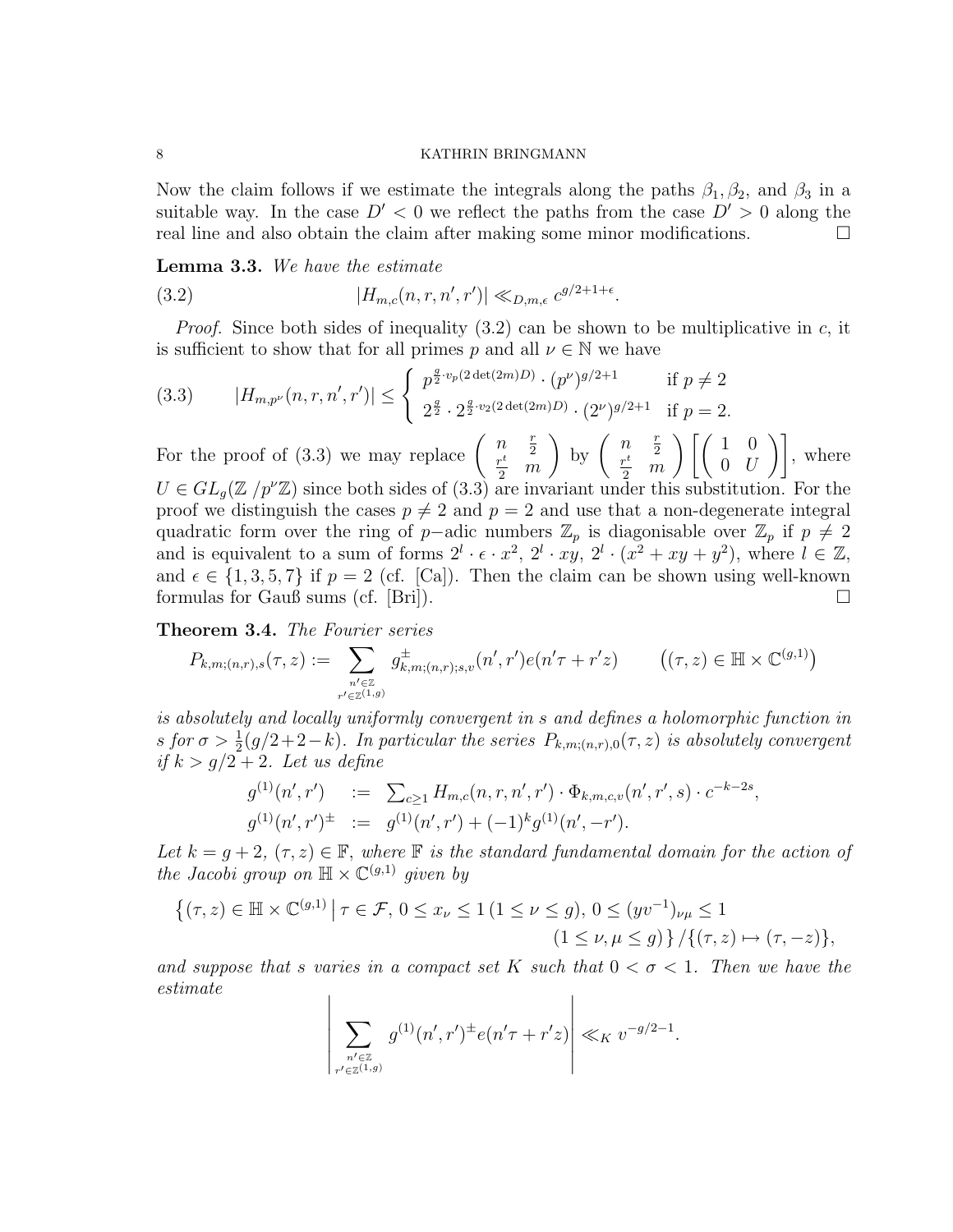Proof. For the proof we need the estimates from Lemma 3.2 and 3.3 and that  $D' = \frac{1}{2}$  $\frac{1}{2} \det(2m) \cdot (-4n' + m^{-1}[r'^t])$  (which follows directly from the Jacobi decomposition of  $D'$ ). Then we obtain the absolute and local uniform convergence in s by estimating the sum  $g^{(1)}(n',r')^{\pm}$  against the product of a special value of a Jacobi theta series and a geometric sum. This establishes the holomorphicity in the variable s and the desired estimate.

In the remainder we restrict ourselves to the case  $k = g + 2$ .

**Lemma 3.5.** The function  $P_{g+2,m;(n,r)}(\tau, z) := P_{g+2,m;(n,r),0}(\tau, z)$  is an element of  $J_{g+2,m}^{cusp}$ .

Proof. Since the transformation law is clear it is left to show that the Fourier coefficients of  $P_{q+2,m;(n,r)}(\tau,z)$  are constant functions of  $v = \text{Im}(\tau)$ . Checking the definitions, it is therefore enough to show that the integral

(3.4) 
$$
\int_{iv-\infty}^{iv+\infty} \tau^{-g/2-2} \cdot e\left((2 \det(2m))^{-1} \left(D'\tau + \frac{D}{c^2\tau}\right)\right) d\tau
$$

is independent of  $v$ . This is done by using Laplace transforms which lead to certain Bessel functions independent of v (cf.  $|Bri|$ ). The vanishing of the Fourier coefficients for  $D' \geq 0$  can be established by deforming the path of integration up to infinity.  $\square$ 

**Theorem 3.6.** For  $\phi \in J_{g+2,m}^{cusp}$  we have

$$
\langle \phi, P_{g+2,m;(n,r)} \rangle = \lambda_{g+2,m,D} \cdot c_{\phi}(n,r),
$$

where  $c_{\phi}(n,r)$  and  $\lambda_{q+2,m,D}$  are defined as before.

*Proof.* First we have to show that the scalar products  $\langle \phi, P_{g+2,m;(n,r),\sigma} \rangle$  are absolutely convergent. This can be done by using the usual unfolding argument and the boundness condition

(3.5) 
$$
|\phi(\tau, z)| \ll_{\phi} (\det v)^{-k/2} \cdot e^{2\pi \text{tr}(mv^{-1}[y])}
$$

 $(cf. [Zi]).$ 

Next we can prove that

(3.6) 
$$
\langle \phi, P_{g+2,m;(n,r),\sigma} \rangle = \lambda_{g+2,m,D,\sigma} \cdot c_{\phi}(n,r),
$$

where

$$
\lambda_{g+2,m,D,\sigma} := 2^{(g-1)(g/2+\sigma+1)-g} \cdot \Gamma(g/2+\sigma+1) \cdot \pi^{-g/2-\sigma-1} \cdot (\det m)^{g/2+\sigma+1/2}
$$

$$
\cdot |D|^{-g/2-\sigma-1}.
$$

What is left to show is that we may interchange limit and integration, i.e.,

(3.7) 
$$
\lim_{\sigma \to 0} \left\langle \phi, P_{g+2,m;(n,r),\sigma} \right\rangle = \left\langle \phi, P_{g+2,m;(n,r)} \right\rangle.
$$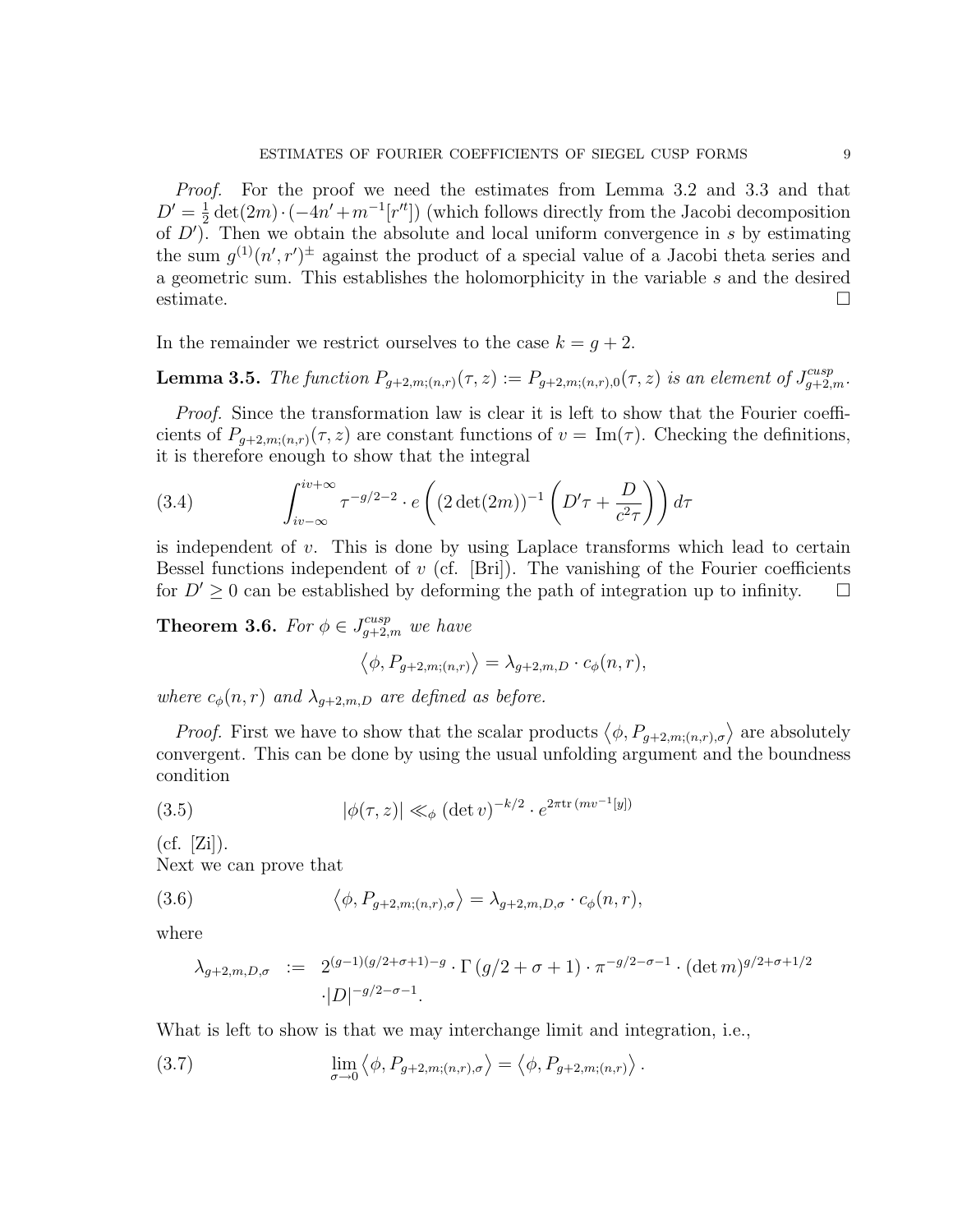For this we let  $(\tau, z) \in \mathbb{F}$  and use Lebesgue's Theorem of bounded convergence with majorant  $g(\tau, z) > 0$  on  $\mathbb{H} \times \mathbb{C}^{(g, 1)}$  chosen as

$$
\sum_{\gamma \in (\Gamma^J_{1,g})_\infty \backslash \Gamma^J_{1,g}} \frac{v}{|c\tau+d|^2} \cdot |e^{n,r}|_{g+2,m} \gamma(\tau,z)|
$$
  
 
$$
+ v^{-g/2-1} + \chi_{\{(\tau,z) \in \mathbb{F} \backslash \frac{\sqrt{3}}{2} < v < 1\}} \cdot \sum_{\gamma \in (\Gamma^J_{1,g})_\infty \backslash \Gamma^J_{1,g}} |e^{n,r}|_{g+2,m} \gamma(\tau,z)|,
$$

where  $\chi_M$  denotes the characteristic function of a set  $M \subset \mathbb{H} \times \mathbb{C}^{(g,1)}$ , and  $c = 0$  means that if  $\gamma = \left( \left( \begin{array}{cc} a & b \ c & d \end{array} \right), (\lambda a, \lambda b) \right)$  $\setminus$  $\in \Gamma^J_{1,g}$ , then  $c=0$ . It is easy to show that these three series converge. That the above function is indeed a majorant follows if we separate the series  $P_{q+2,m;(n,r),\sigma}(\tau,z)$  into two parts according to  $c = 0$  or  $c \neq 0$  and use Theorem 3.4. In the following we abbreviate the terms of  $g(\tau, z)$  with  $g_1(\tau, z)$ ,  $g_2(\tau, z)$  and  $g_3(\tau, z)$  in an obvious sense. The convergence of

$$
\int_{\mathbb{F}} g_j(\tau, z) \cdot |\phi(\tau, z)| \cdot e^{-4\pi m[y]v^{-1}} \, dvdu dx dy \qquad (j \in \{1, 2\})
$$

is already shown for  $j = 1$  and follows easily for  $j = 2$ . To show the convergence of

$$
\int_{\mathbb{F}} g_3(\tau, z) \cdot |\phi(\tau, z)| \cdot \exp(-4\pi m[y]v^{-1}) du dv dx dy,
$$

it is sufficient to regard one of the  $3<sup>g</sup>$  subseries of  $g_2$  with  $sign(r'_i)$   $(1 \leq i \leq g)$  fixed. We define for the components  $r'_i (1 \leq i \leq g)$  of  $r' : \epsilon(r'_i) := \begin{cases} 1 & r'_i < 0 \\ 0 & r' > 0 \end{cases}$  $\begin{array}{cc} 1 & r_i > 0 \\ 0 & r'_i \geq 0 \end{array}$ , using a fixed but arbitrarily chosen subseries from among the 3<sup>g</sup> subseries, which we denote by  $\sum_{n',r'}^{**}$ . Then we have, using (3.5),

$$
\int_{\mathbb{F}} |\phi(\tau, z)| \cdot \sum_{n', r'}^{**} e^{-2\pi n' v - 2\pi r' y} \cdot e^{-4\pi m [y] v^{-1}} du dv dx dy
$$
  

$$
\ll \sum_{n', r'}^{**} e^{-2\pi n' \frac{\sqrt{3}}{2} - 2\pi \epsilon (r'_i) r'_i} \int_{\frac{\sqrt{3}}{2}}^1 v^{-g/2 - 1} dv,
$$

which is clearly finite since the integral is finite and  $\sum_{n',r'}^{**} e^{-2\pi n' \frac{\sqrt{3}}{2} - 2\pi \epsilon(r'_i)r'_i}$  is a special value of a subseries of the convergent series  $\sum_{n',r'}^{**} e^{2\pi i(n'\tau+r'z)}$ .

**Theorem 3.7.** Suppose that  $k \geq g+2$ . Let  $\phi \in J_{k,m}^{cusp}$  with Fourier coefficients  $c(n,r)$ . Then we have

$$
c(n,r) \ll_{\epsilon,k} \left(1 + \frac{|D|^{g/2+\epsilon}}{(\det m)^{(g+1)/2}}\right)^{1/2} \cdot \frac{|D|^{k/2 - g/4 - 1/2}}{(\det m)^{k/2 - (g+3)/4}} \cdot ||\phi|| \qquad (\epsilon > 0).
$$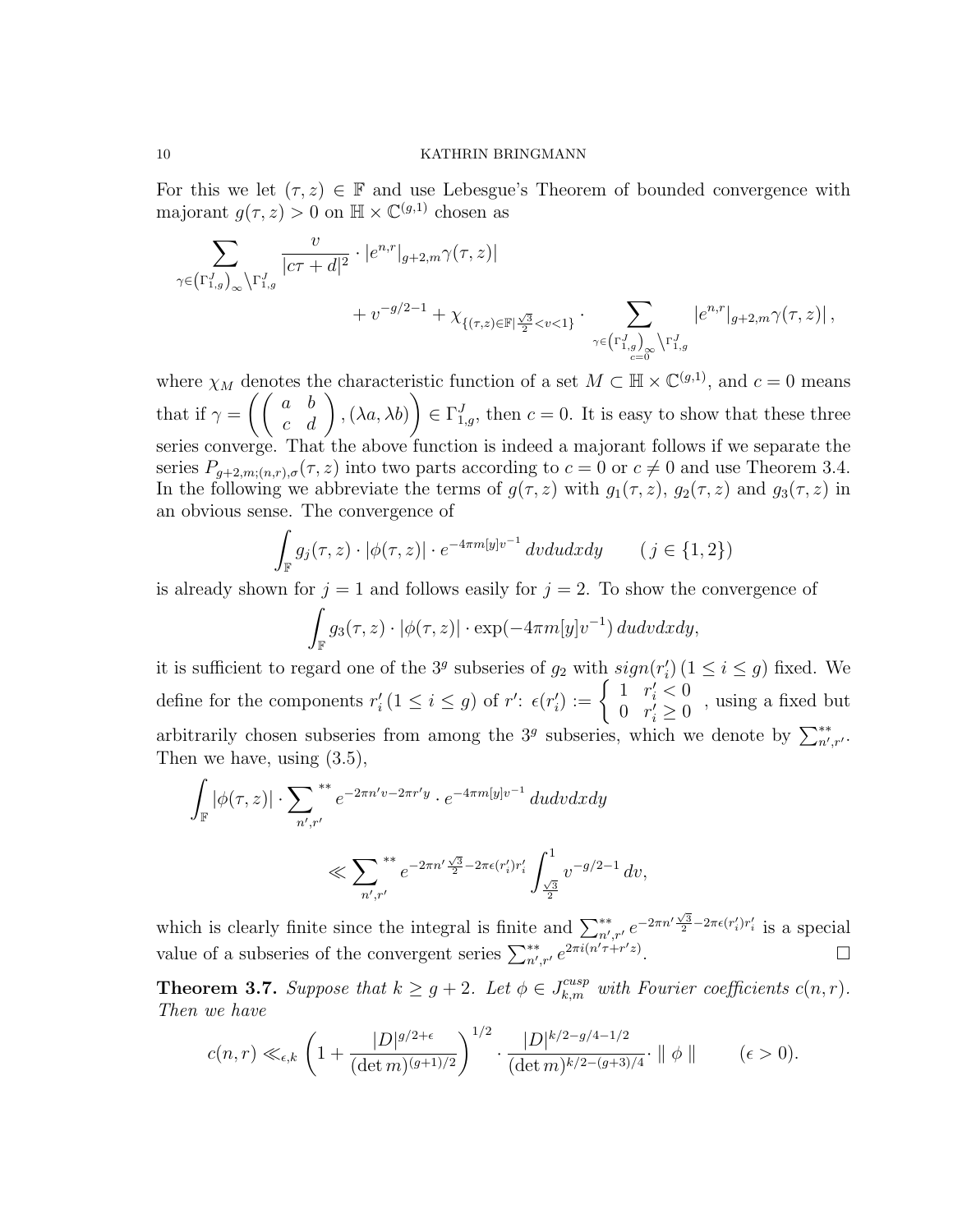Proof. Using the Cauchy-Schwarz inequality and the Petersson coefficient formula two times leads to

$$
|c(n,r)|^2 \leq \lambda_{k,m,D}^{-1} \cdot b_{n,r}(P_{k,m;(n,r)}) \cdot ||\phi||^2,
$$

where  $b_{n,r}(P_{k,m;(n,r)})$  denotes the  $(n,r)$ -th Fourier coefficient of the Poincaré series  $P_{k,m;(n,r)}$ . In order to prove Theorem 3.7, we therefore only need to estimate the Fourier coefficients of the Poincaré series. Since these are of the same type as in the case  $k > q + 2$ , we can proceed as in  $|BK|$ .

From Theorem 3.7, Theorem 1.1 now follows very similarly as in the case of the case  $k > g + 1$  (cf.  $|{\rm BK}|$ )

## 4. THE SUBGROUP  $\Gamma_{q,0}(N)$

Since the estimates of the Fourier coefficients of Jacobi cusp forms (uniformly in det  $m$ ) are very similar as in the case of the full modular group we only give the results here and refer the reader to [Bri].

**Lemma 4.1.** Suppose that  $k \geq g+2$ . Let  $\psi$  be a Jacobi cusp form with respect to  $\Gamma_{1,q,0}(N)$  with Fourier coefficients  $c(n,r)$ . Then we have

$$
c(n,r) \ll_{\epsilon,k} \left(1 + \frac{|D|^{g/2+\epsilon}}{(\det m)^{(g+1)/2}}\right)^{1/2} \cdot \frac{|D|^{k/2 - g/4 - 1/2}}{(\det m)^{k/2 - (g+3)/4}} \cdot ||\phi|| \qquad (\epsilon > 0).
$$

**Lemma 4.2.** Let  $k \geq 8$  be an even integer and let  $\phi$  be a Jacobi cusp form with respect to  $\Gamma_{2,1,0}(N)$  with Fourier coefficients  $c(n,r)$ . Then for a Minkowski-reduced matrix (for a definition cf. [Fr])  $\begin{pmatrix} m & \frac{r^t}{2} \\ r & \end{pmatrix}$  $\frac{r}{2}$   $\frac{2}{n}$ 2  $\setminus$ we have  $c(n,r) \ll_{\epsilon,k} (1 + m^{-1/2+\epsilon} \cdot (\det \eta)^{1+\epsilon} + m^{-1/2+\epsilon} \cdot (min(\eta))^{-1} \cdot (\det \eta)^{3/2+\epsilon}) \cdot || \phi ||,$ where  $\eta := n - \frac{rr^t}{4m}$  $\frac{rr^i}{4m}$  .

We now want to restrict to the case where the Jacobi cusp forms come from a Fourier-Jacobi expansion. For this, we let  $F \in S_k(\Gamma_{g,0}(N))$  and regard the following two Fourier-Jacobi expansions

(4.1) 
$$
F(Z) = \sum_{\tilde{m}>0} \psi_{\tilde{m}}(\tilde{\tau}, \tilde{z}) e^{2\pi i \text{tr } (\tilde{m}\tilde{\tau}')} = \sum_{m\geq 1} \phi_m(\tau, z) e^{2\pi i m \tau'}.
$$

Here the first sum extends over all positive definite symmetric half-integral  $(g-1)\times(g-1)$ matrices, and  $Z \in \mathbb{H}_g$  is written as  $Z = \begin{pmatrix} \tilde{\tau} & \tilde{z} \\ z_t & \tilde{z} \end{pmatrix}$  $\tilde{z}^t$   $\tilde{\tau}'$ ), with  $\tilde{\tau} \in \mathbb{H}$ ,  $\tilde{z} \in \mathbb{C}^{(1,g-1)}$ , and  $\tilde{\tau}' \in \mathbb{H}_{g-1}$ . The second sum extends over all positive integers, and  $Z \in \mathbb{H}_g$  is written as  $Z =$  $\int \tau z^t$  $z \tau'$ ), with  $\tau \in \mathbb{H}_{g-1}, z \in \mathbb{C}^{(1,g-1)}$ , and  $\tau' \in \mathbb{H}$ . Moreover  $\psi_{\tilde{m}}$  and  $\phi_m$  are Jacobi cusp forms with respect to  $\Gamma_{1,g-1,0}^{J}(N)$  and  $\Gamma_{g-1,1,0}^{J}(N)$ , respectively. From the classical Hecke argument we obtain quite trivially: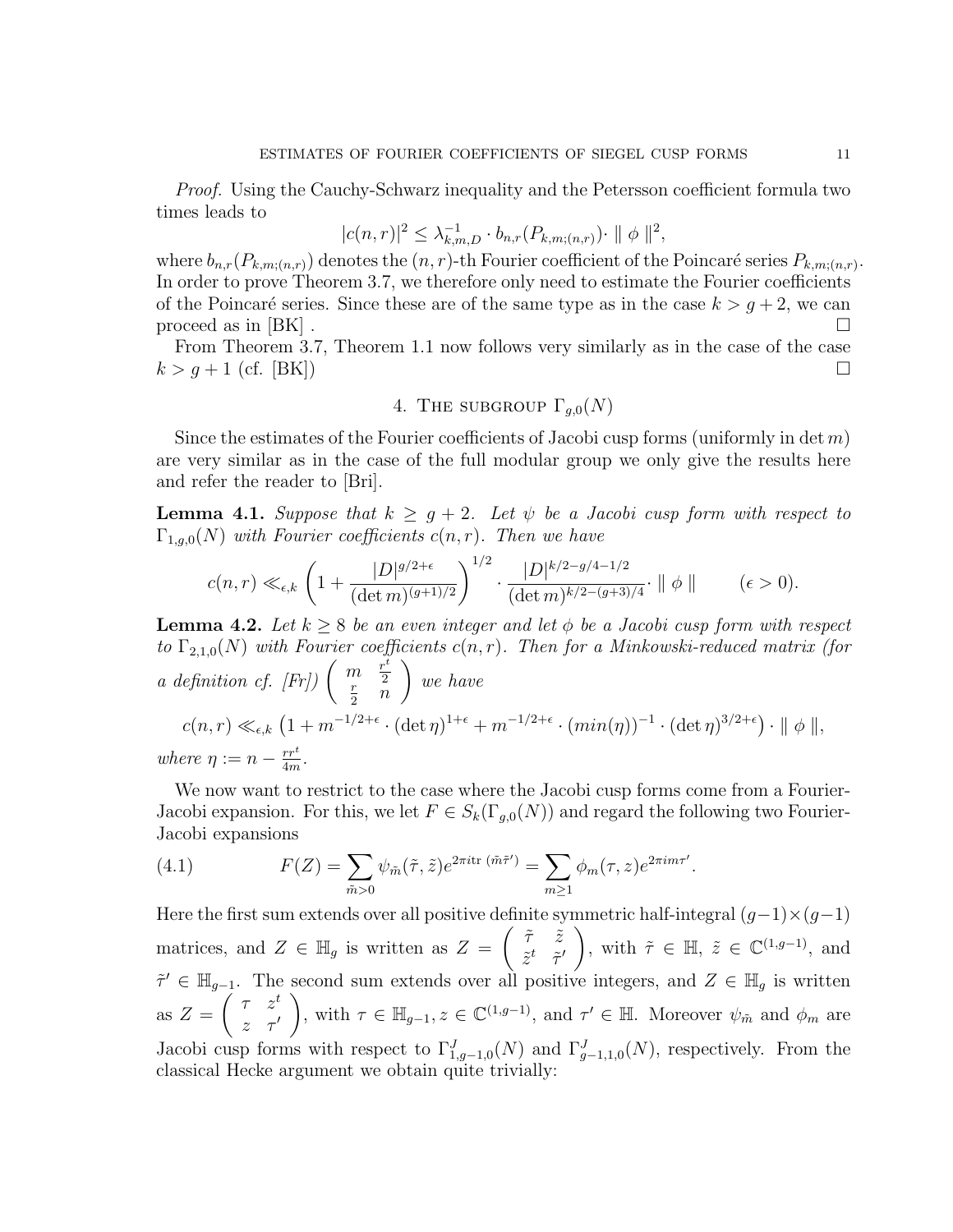Lemma 4.3. We have the estimates

$$
\|\psi_{\tilde{m}}\| \ll_F (\det \tilde{m})^{k/2}
$$
  

$$
\|\phi_m\| \ll_F m^{k/2}.
$$

The aim of this section is to give the following improvement.

Lemma 4.4. We have

$$
\parallel \phi_m \parallel \ll_{\epsilon, F} m^{k/2 - g/(4g+1) + \epsilon} \qquad (\epsilon > 0),
$$

where  $\phi_m$  denotes the m-th Fourier-Jacobi coefficients of F.

For the proof we need some properties about certain non-holomorphic Eisenstein series.

Definition 4.5. We formally define the following non-holomorphic Eisenstein series

$$
E_{s,N}(Z) := \sum_{M \in \mathcal{C}_N \backslash \Gamma_{g,0}(N)} \left( \frac{\det(\text{Im}(M < Z >))}{\det(\text{Im}(M < Z >))} \right)^s,
$$
  

$$
E_s(Z) := E_{s,1}(Z),
$$

where  $\mathcal{C}_N$  denotes the subgroup of  $\Gamma_{q,0}(N)$  consisting of all those matrices with  $(0,\ldots,0,1)$ as last row, and Im( $M < Z >$ )<sub>1</sub> means the upper  $(g - 1) \times (g - 1)$  block of the matrix  $Im(M < Z >)$ . Moreover let

$$
E_{s,N}^*(Z) := \pi^{-s} \cdot \Gamma(s) \cdot \zeta_N(2s) \cdot E_{s,N}(Z),
$$

where

where  $P_Z$ 

$$
\zeta_N(s):=\sum_{n\in\mathbb{N}\atop (n,N)=1}n^{-s}
$$

.

It can be easily shown that the series  $E_{s,N}(Z)$  is well-defined, converges absolutely and locally uniformly for  $\text{Re}(s) > g$ , and is invariant under  $\Gamma_{g,0}(N)$ . Since for a primitive vector  $(c, d) \in \mathbb{Z}^{(1,2g)}$  (i.e.,  $gcd(c, d) = 1$ ) with  $c \equiv 0 \pmod{N}$  there exists a matrix  $M \in \Gamma_{g,0}(N)$  with  $(c, d)$  as last row (cf. [Bri]), we have the identity

$$
E_{s,N}(Z) = \sum_{\substack{(c,d) \in \mathbb{Z}^{(2g,1)} \\ c \equiv 0(N) \\ c \equiv 0(N)}} \left( P_Z \left[ \left( \begin{array}{c} c \\ d \end{array} \right) \right] \right)^{-s} \qquad (\forall Z \in \mathbb{H}_g),
$$
  
 := 
$$
\left( \begin{array}{cc} Y & 0 \\ 0 & Y^{-1} \end{array} \right) \left[ \left( \begin{array}{cc} I & 0 \\ X & I \end{array} \right) \right] > 0.
$$

**Lemma 4.6.** The function  $E_{s,N}^*(Z)$  has a meromorphic continuation to the whole complex s-plane. If  $N = 1$  it is holomorphic except for two simple poles at  $s = 0$  and at  $s = g$ with residues  $-1$  and 1, respectively. In this case it satisfies the functional equation

$$
E_s^*(Z) = E_{g-s}^*(Z).
$$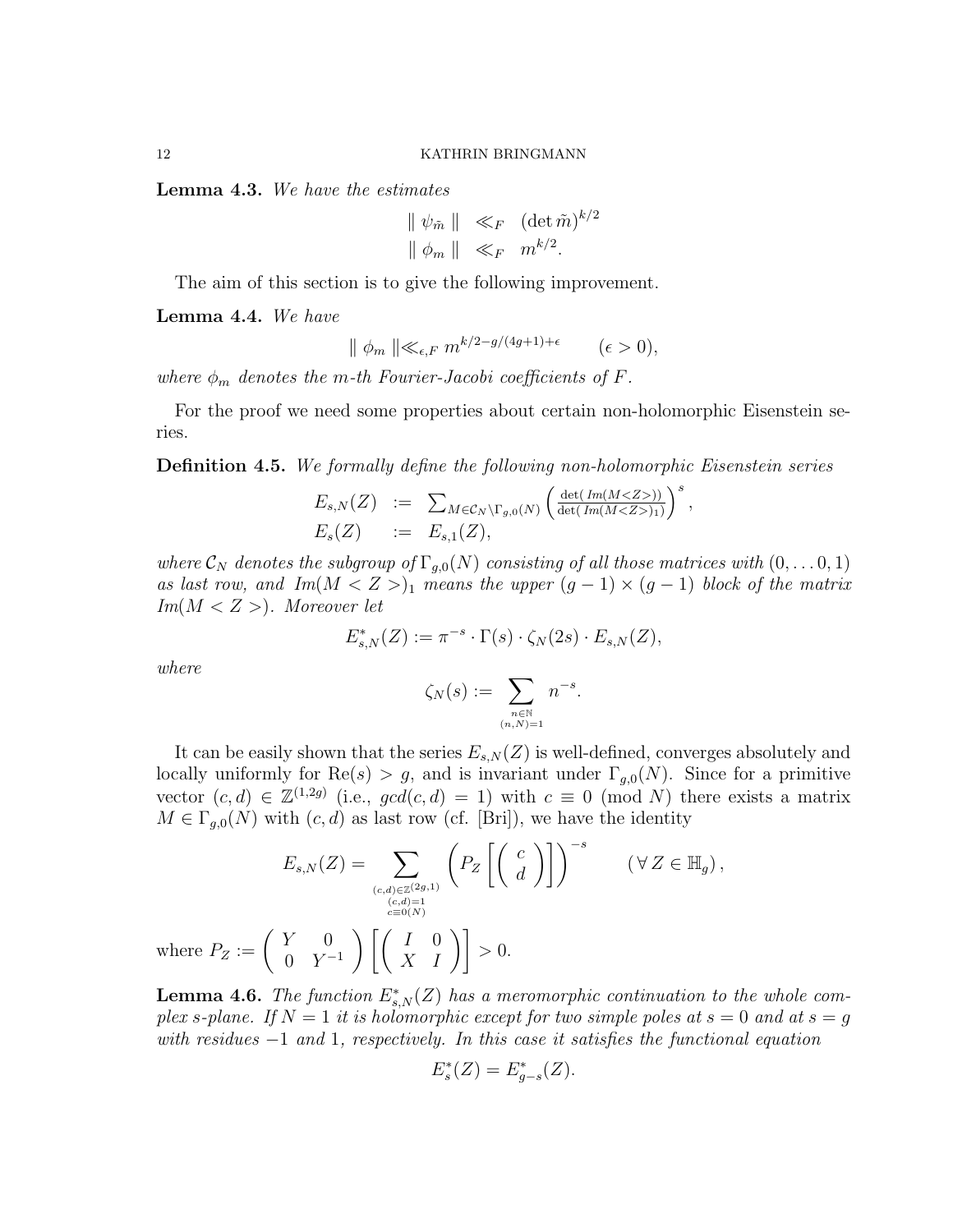If  $N \neq 1$  the only singularity is a simple pole at  $s = g$  with residue

$$
N^{-g} \cdot \sum_{l|N} \mu(l) l^{-g},
$$

where  $\mu(l)$  denotes the Möbius function. In this case it satisfies the functional equation

$$
E_{g-s,N}^*(Z) = N^{2s-2g} \cdot \sum_{l_1|N} \mu\left(\frac{N}{l_1}\right) \cdot l_1^{g-2s} \cdot \sum_{l_2|l_1} l_2^{2s} \cdot E_{s,l_2}^*(Z).
$$

Moreover we have the following identity between the Eisenstein series

$$
E_{s,N}^*(Z) = \sum_{l|N} \mu(l) \cdot (Nl)^{-s} \cdot E_s^* \left(\frac{N}{l}Z\right).
$$

*Proof.* Since the case  $N = 1$  is treated in [Kr] we may assume  $N > 1$ . Writing  $\lambda =$  $\int c$ d  $\setminus$ , using the identity  $P_Z[\lambda] = Y[c] + Y^{-1}[d + Xc] \quad (\forall c, d \in \mathbb{Z}^{(g,1)})$ ,

and the well-known property of the Möbius function  $\sum_{l|n} \mu(l) = \begin{cases} 1 & \text{if } n = 1 \\ 0 & \text{otherwise} \end{cases}$ , we deduce

$$
\zeta_N(2s)E_{s,N}(Z) = \sum_{(c,d)\in \mathbb{Z}^{(g,1)}\times \mathbb{Z}^{(g,1)}} \left(Y[Nc]+Y^{-1}[NXc+d]\right)^{-s}
$$
  
\n
$$
= \sum_{(c,d)\in \mathbb{Z}^{(g,1)}\times \mathbb{Z}^{(g,1)}} \left(Y[Nc]+Y^{-1}[NXc+d]\right)^{-s} \sum_{l|(N,d)} \mu(l)
$$
  
\n
$$
= \sum_{l|N} \mu(l) \sum_{(c,d)\in \mathbb{Z}^{(g,1)}\times \mathbb{Z}^{(g,1)}} \left(Y[Nc]+Y^{-1}[NXc+ld]\right)^{-s}
$$
  
\n
$$
= \sum_{l|N} (Nl)^{-s} \cdot \mu(l) \sum_{(c,d)\in \mathbb{Z}^{(g,1)}\times \mathbb{Z}^{(g,1)}} \left(\left(\frac{N}{l}Y\right)[c]+ \left(\frac{N}{l}Y\right)^{-1} \left[\left(\frac{N}{l}X\right)c+d\right]\right)^{-s}
$$
  
\n
$$
= \zeta(2s) \cdot \sum_{l|N} \mu(l) \cdot (Nl)^{-s} \cdot E_s \left(\frac{N}{l}Z\right).
$$

Here  $\sum'$  means as usual that the vector 0 is omitted in the summation. Hence

$$
(4.2) E_{s,N}^*(Z) = \sum_{l|N} \mu(l) \cdot (N l)^{-s} \cdot E_s^* \left(\frac{N}{l} Z\right) = N^{-2s} \cdot \sum_{l|N} \mu\left(\frac{N}{l}\right) \cdot l^s \cdot E_s^*(lZ).
$$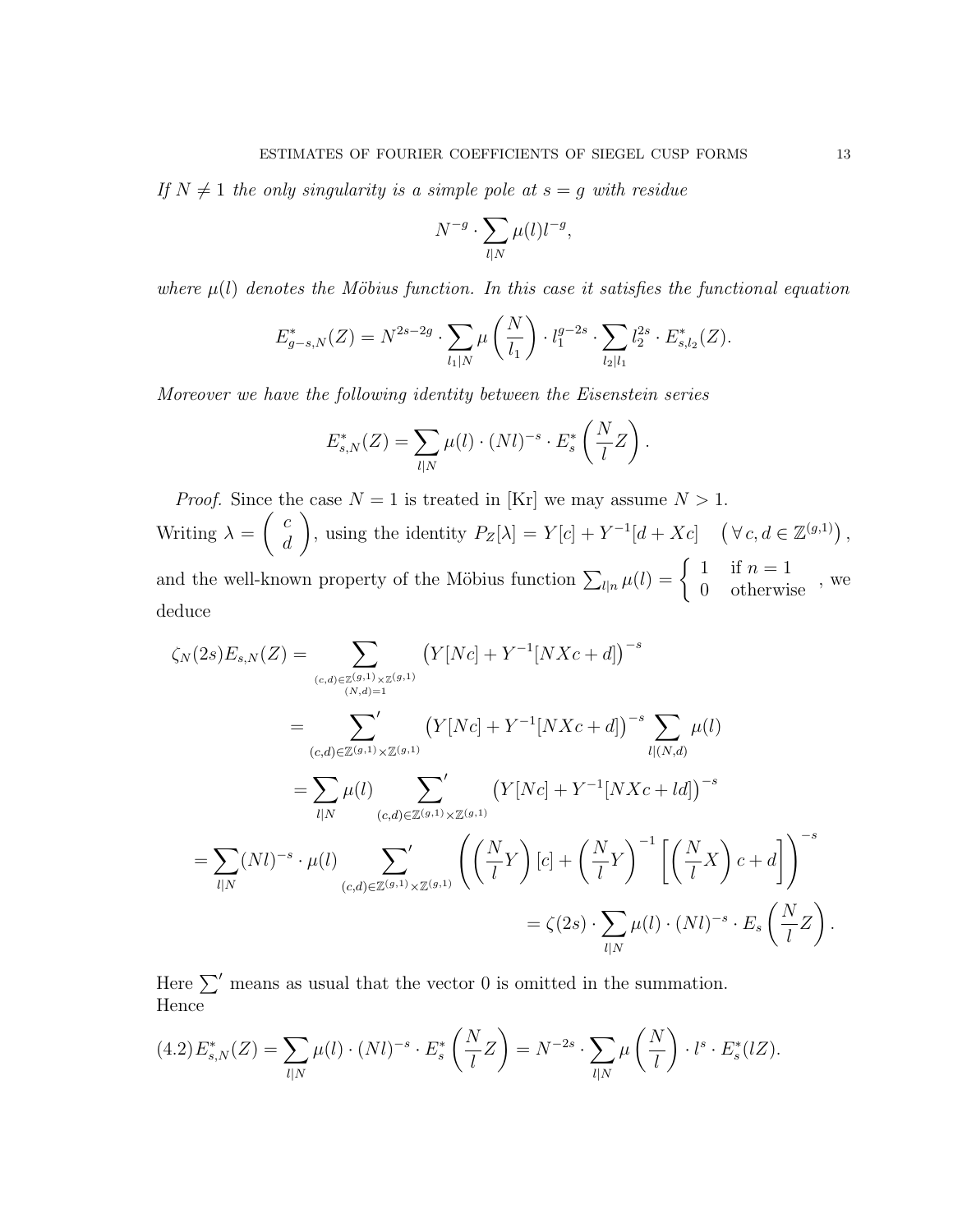Applying the Möbius inversion formula to  $(4.2)$ , we get

(4.3) 
$$
E_s^*(NZ) = N^{-s} \cdot \sum_{l|N} l^{2s} \cdot E_{s,l}^*(Z).
$$

Thus the claim about the poles, residues and functional equation of  $E^*_{s,N}(Z)$  follows easily from the poles and residues of the function  $E_s^*$  $(Z).$ 

In order to prove a later claim on the meromorphicity of  $\langle FE_{s,N} , G \rangle$  as a function of s, where  $F, G \in S_k(\Gamma_{q,0}(N))$ , we need some knowledge about the growth behaviour of the Eisenstein series  $E_{s,N}$  for  $\text{tr}(Y) \to \infty$ .

**Lemma 4.7.** Fix  $s \in \mathbb{C}$ . Then for every  $Z \in \mathbb{F}_q$ ,  $\gamma \in \Gamma_q$ , there exists a real constant  $\alpha$ such that

$$
E_{s,N}^*(\gamma \circ Z) - \sum_{l|N} \mu(l) \cdot (Nl)^{-s} \cdot \left(\frac{1}{s} + \frac{1}{g-s}\right) \ll_{g,N,\gamma} (tr \, Y)^\alpha,
$$

where  $\mathbb{F}_g$  denotes the standard fundamental domain for the action of  $\Gamma_g$  on  $\mathbb{H}_g$ , and where the constant implied in  $\ll_{g,N,\gamma}$  only depends on g, N, and  $\gamma$ .

Proof. For the proof we first show an integral representation

$$
E_s^*(Z) - \left(\frac{1}{s} + \frac{1}{g - s}\right) = \int_1^\infty \sum_{\lambda \in \mathbb{Z}^{(2g,1)}} e^{-\pi t P_Z[\lambda]} \cdot (t^s + t^{g - s}) \frac{dt}{t} \quad (\forall Z \in \mathbb{H}_g).
$$

Then we write  $\gamma$  as a product of the generators  $\pm$  $(E S$  $0 E$  $\setminus$  $(S = S^t)$  and  $\begin{pmatrix} 0 & E \\ E & 0 \end{pmatrix}$  $-E$  0  $\setminus$ of  $\Gamma_g$  and make an induction of the minimal number of these matrices that are needed. For details we refer the reader to [Bri].

Definition 4.8. Let us now formally define the Dirchlet series

$$
D_{F,G,N}(s) := \frac{k_N}{i_N} \cdot \zeta_N(2s - 2k + 2g) \cdot \sum_{m \ge 1} \langle \phi_m, \psi_m \rangle m^{-s},
$$
  

$$
D_{F,G,N}^*(s) := (4\pi)^{-s} \cdot \Gamma(s) \cdot \Gamma(s - k + g) \cdot D_{F,G,N}(s),
$$

where  $F, G \in S_k(\Gamma_{g,0}(N))$ ,  $\phi_m$  and  $\psi_m$  are the m-th Fourier-Jacobi coefficients of F and G, respectively,  $i_N := [\Gamma_q : \Gamma_{q,0}(N)]$ , and  $k_N := [\Gamma_1 : \Gamma_0(N)]$ . Moreover we define for a positive divisor l of N the Dirichlet series

$$
D_{F,G,N,l}(s) := \zeta_l(2s - 2k + 2g) \cdot \sum_{m \geq 1} b_l(m) m^{-s},
$$

where

$$
b_l(m) := \frac{1}{i_l} \cdot \sum_j \int_{\mathbb{F}_l} \phi_{m,\gamma_j}(\tau,z) \cdot \overline{\psi_{m,\gamma_j}(\tau,z)} \cdot (\det v)^{k-(g+1)} \cdot e^{-4\pi m v^{-1}[y]} du dv dx dy,
$$

and where

$$
D_{F,G,N,l}^{*}(s) := (4\pi)^{-s} \cdot \Gamma(s) \cdot \Gamma(s - k + g) \cdot D_{F,G,N,l}(s).
$$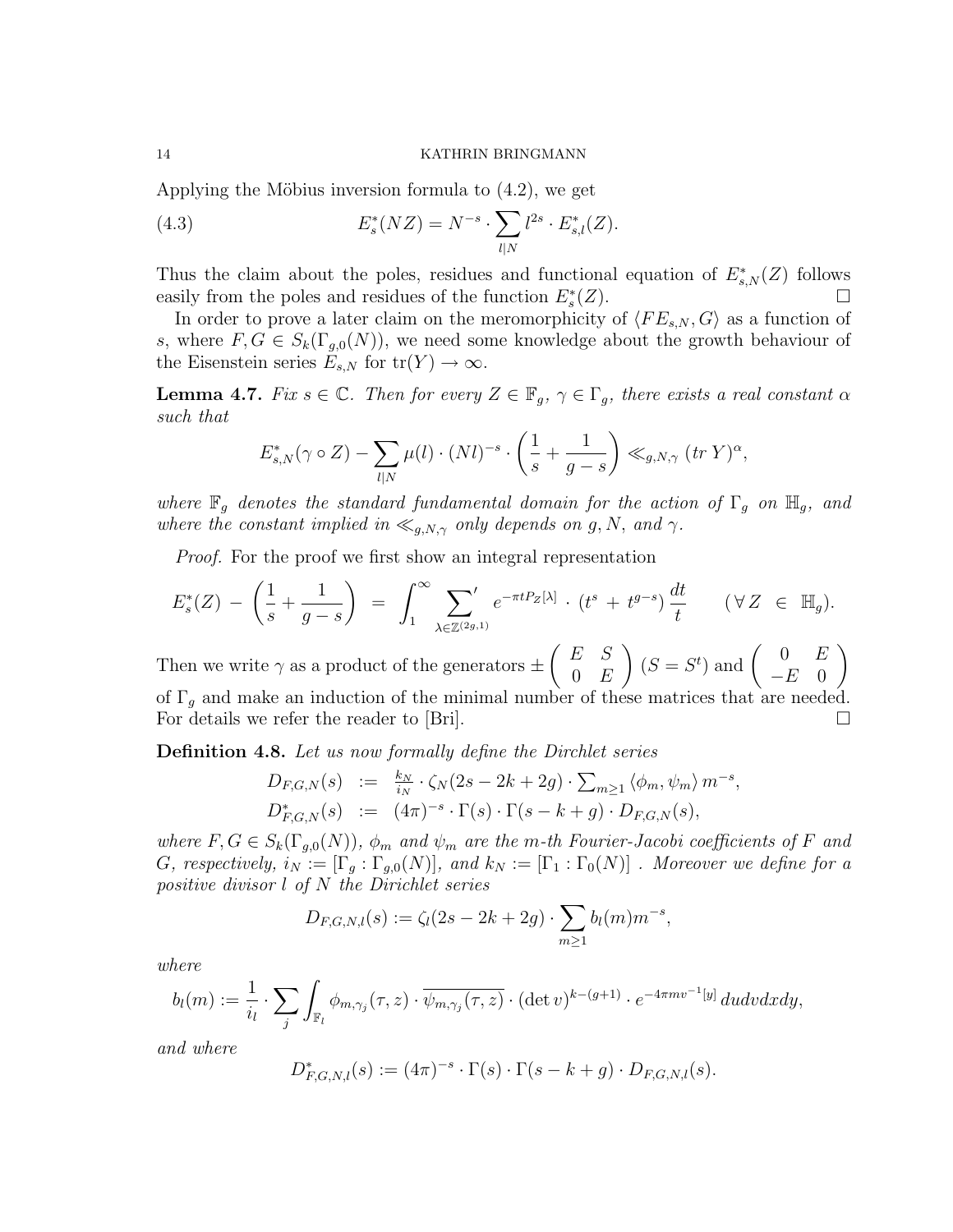Here  $\mathbb{F}_l$  is a fixed fundamental domain of the action of  $\Gamma_{g-1,1}^J(l)$  on  $\mathbb{H}_{g-1}\times \mathbb{C}^{(1,g-1)}$ . Moreover  $\phi_{m,\gamma_j}(\tau,z)$  and  $\psi_{m,\gamma_j}(\tau,z)$  denote the Fourier-Jacobi coefficient of  $F|\gamma_j$  and  $G|\gamma_j$ , respectively, where  $\gamma_j$  runs through a set of representatives of  $\Gamma_{g,0}(N)\backslash \Gamma_{g,0}(l)$ .

We can easily show that

$$
\begin{array}{c}\n\langle \phi_m, \psi_m \rangle \\
b_l(m)\n\end{array}\n\Big\} \ll_{F,G} m^k.
$$

Thus the series  $D_{F,G,N}(s)$  and  $D_{F,G,N,l}(s)$  are absolutely and locally uniformly convergent for  $\text{Re}(s) > k+1$  and therefore holomorphic.

**Theorem 4.9.** The functions  $D_{F,G,N}(s)$  and  $D_{F,G,N,l}(s)$  have meromorphic continuations to the whole complex plane with only finitely many poles. The function  $D_{FG,N}(s)$ is entire if  $\langle F, G \rangle = 0$ , and otherwise at  $s = k$  has a simple pole of residue

$$
\frac{(4\pi)^k}{(k-1)!(g-1)!} \cdot \pi^{g-k} \cdot \langle F, G \rangle \cdot N^{-g} \cdot \sum_{l|N} \mu(l) \cdot l^{-g}.
$$

It satisfies the functional equation

$$
D_{F,G,N}^*(2k - g - s) = N^{2s - 2k} \cdot \sum_{l_1 \mid N} \mu\left(\frac{N}{l_1}\right) \cdot l_1^{-2s + 2k - g} \sum_{l_2 \mid l_1} l_2^{2(s - k + g)} \cdot D_{F,G,N,l_2}^*(s).
$$

*Proof.* Since the proof for  $N = 1$  is given in [Kr] we may assume  $N > 1$ . Hence we can show quite similary as in the case  $N = 1$  that

(4.4) 
$$
\pi^{g-k} \cdot \langle E^*_{s-k+g,N} F, G \rangle = D^*_{F,G,N}(s).
$$

Since  $F, G \in S_k(\Gamma_{g,0}(N))$  we have  $F(Z), G(Z) \ll_{F,G} e^{-a\sum_{i=1}^g y_i}$ , where a is a positive constant. Thus we find, by using Lemma 4.7, that  $D_{F,G,N}^*(s)$  has a meromorphic continuation to  $\mathbb C$  having at most simple poles at  $s = k$  and  $s = k - g$  and we have also a justification for the computatations made in (4.4). Now the claim about the poles and residues of the Dirichlet series follows easily from the poles and residues of the Eisenstein series and the Gamma function.

To prove the functional equation of  $D_{F,G,N}^*(s)$  we use Lemma 4.6 (with  $g - k + s$ ) instead of s) to find

$$
D_{F,G,N}^*(2k - g - s) = \pi^{g-k} \cdot \langle E_{g-(g-k+s),N}^* F, G \rangle
$$
  
=  $N^{2s-2k} \cdot \sum_{l_1|N} \mu \left( \frac{N}{l_1} \right) \cdot l_1^{-2s+2k-g} \sum_{l_2|l_1} l_2^{2(s-k+g)} \cdot \pi^{g-k} \cdot \langle \iota \left( E_{s-k+g,l_2}^* \right) F, G \rangle$ ,

where  $\iota$  denotes the inclusion map. Since  $\iota^*(\bar{F}G) = \sum_j (\bar{F}G)|\gamma_j$ , where  $\iota^*$  denotes the adjoint of the map *ι*, and where  $\gamma_j$  runs through a set of representatives of  $\Gamma_{g,0}(N)\backslash \Gamma_{g,0}(l)$ ,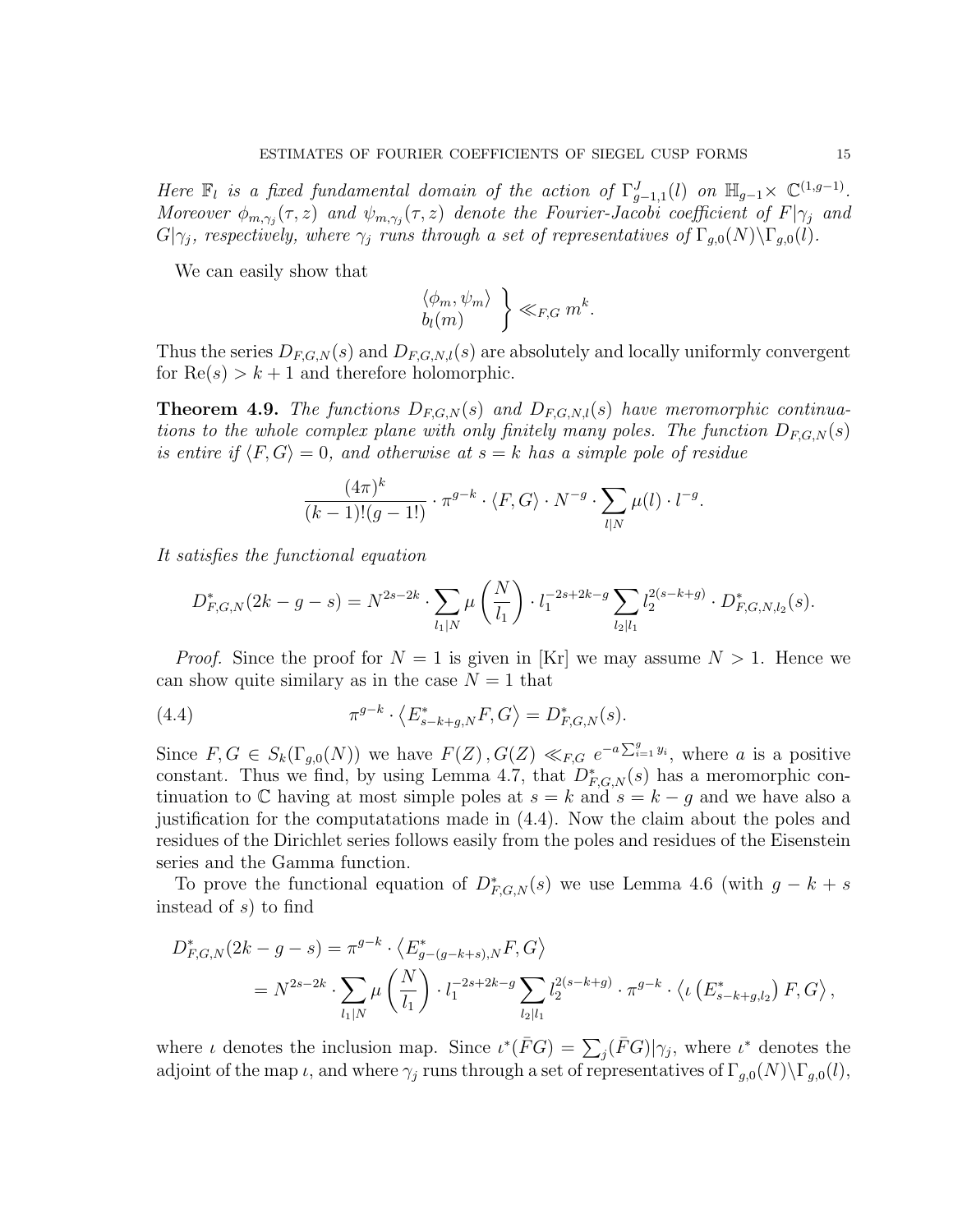we find using the usual unfolding argument

$$
\langle \iota(E_{s,l})F, G \rangle = i_l^{-1} \cdot \sum_j \int_{\mathcal{C}_l \backslash \mathbb{H}_g} F|_{k} \gamma_j(Z) \cdot \overline{G|_{k} \gamma_j(Z)} \cdot (\det v)^{-s} \cdot (\det Y)^{k-(g+1)+s} dX dY.
$$

As a fundamental domain for the action of  $C_l$  on  $\mathbb{H}_g$ , we may choose

$$
\left\{ \left( \begin{array}{cc} \tau & z^t \\ z & \tau' \end{array} \right) \middle| \ (\tau, z) \in \mathcal{F}_l, \ v' > v^{-1}[y], \ 0 \le u' \le 1, \right\},\
$$

where we have written  $\tau = u + iv$ ,  $z = x + iy$ , and  $\tau' = u' + iv'$ , respectively. Inserting the Fourier-Jacobi expansions of  $F|_k\gamma_j(z)$  and  $G|_k\gamma_j(z)$ , we find for  $\text{Re}(s) > g+1$ , after a straightforward computation,

$$
\frac{1}{i_l} \cdot (4\pi)^{-(s+k-g)} \cdot \Gamma(s+k-g) \cdot \sum_{m\geq 1} \left( \sum_j \int_{\mathcal{F}_l} \phi_{m,\gamma_j}(\tau,z) \cdot \overline{\psi_{m,\gamma_j}(\tau,z)} \cdot (\det v)^{k-(g+1)} \times e^{-4\pi m v^{-1}[y^t]} \, du dv dx dy \right) m^{-(s+k-g)},
$$

where  $\phi_{m,\gamma_j}(\tau,z)$  and  $\psi_{m,\gamma_j}(\tau,z)$  are the Fourier Jacobi coefficients of F and G, respectively. Thus we have the identity

$$
D_{F,G,N,l}^*(s) = \pi^{g-k} \cdot \langle \iota(E_{s-k+g,l}^*) F, G \rangle.
$$

Now we can show with the same arguments as before that  $D_{F,G,N,l}^*(s)$  has a meromorphic continuation to  $\mathbb C$  with a possible simple pole at  $s = k$ . Moreover the functional equation follows directly.  $\Box$ 

To prove Theorem 4.4 we only need the case  $F = G$ . Clearly  $D_{F,F}(s)$  and  $D_{F,F,N,l}(s)$ have non-negative coefficients. Thus a classical Theorem of Landau says that they must have the first real singularity at their abscissa of convergence. Thus they converge for  $Re(s) > k$ . We now need the following modified version of Landau's Hauptsatz that follows quite easily fom [SS].

**Lemma 4.10.** Suppose  $Z(s) = \sum_{n \geq 1} c(n) n^{-s}$  and  $\eta_i(s) = \sum_{n \geq 1} b_i(n) n^{-s}$ ,  $1 \leq i \leq l$  $(l \in \mathbb{N})$  are Dirichlet series with non-negative coefficients which converge for  $Re(s) > \sigma_0$ , have a meromorphic continuation to  $\mathbb C$  with finitely many poles and satisfy a functional equation

$$
Z^*(\delta - s) = \sum_{i=1}^l \pm \eta_i^*(s),
$$

where

$$
Z^*(s) = A^{-s} \cdot \prod_{j=1}^J \Gamma(a_j s + b_j) \cdot Z(s),
$$
  

$$
\eta_i^*(s) = A_i^{-s} \cdot \prod_{j=1}^J \Gamma(a_j s + b_j) \cdot \eta_i(s),
$$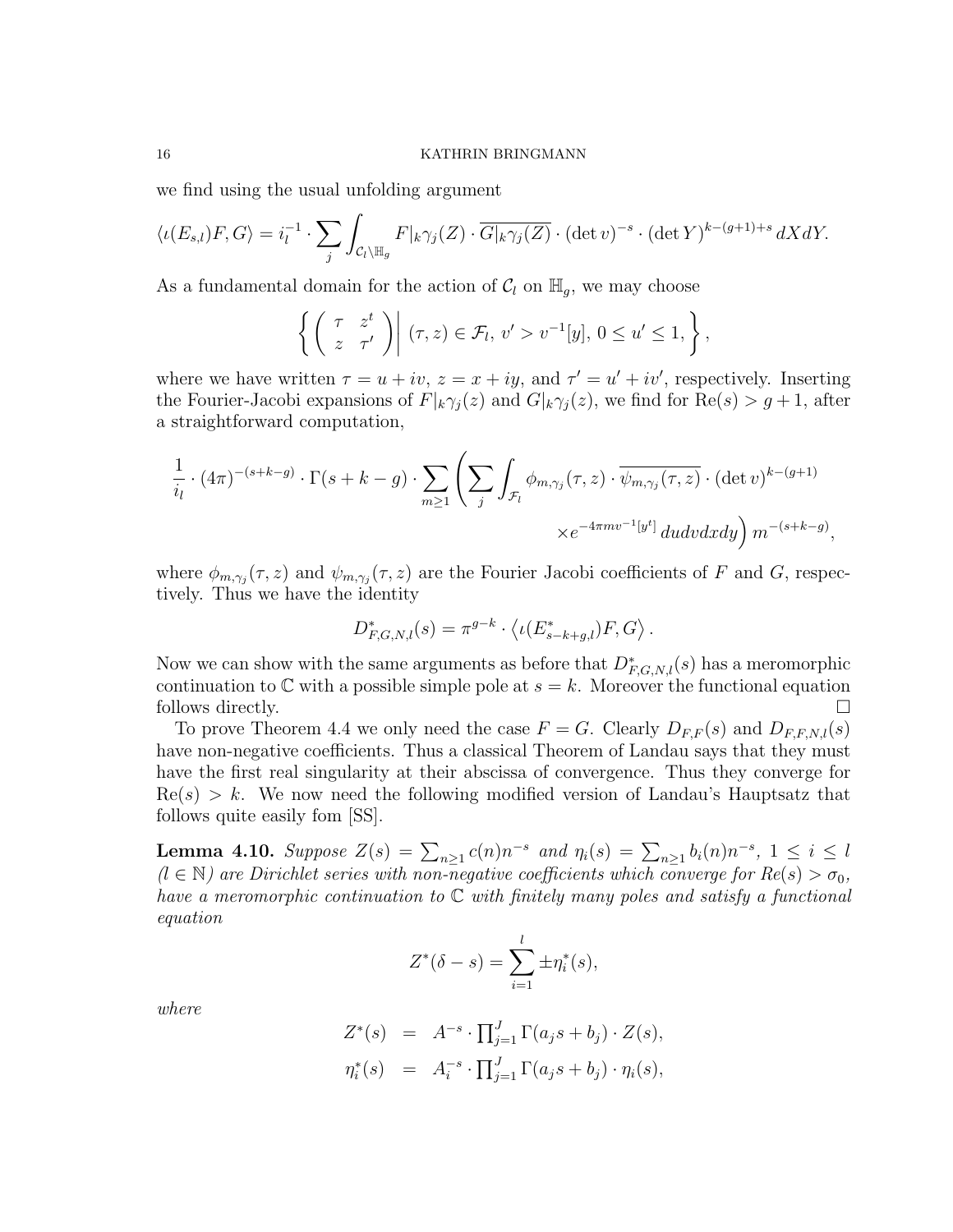where A,  $A_i > 0$ ,  $J \in \mathbb{N}$ ,  $a_j > 0$ ,  $b_j \in \mathbb{R}$ . Suppose that

$$
\kappa := (2\sigma_0 - \delta) \cdot \sum_{j=1}^{J} a_j - \frac{1}{2} > 0.
$$

Then

$$
\sum_{n \le x} c(n) = \sum_{all \ poles} Res\left(\frac{\zeta(s)}{s}x^s\right) + O_\eta(x^\eta),
$$

for any  $\eta > \eta_0 := (\delta + \sigma_0(\kappa - 1))/(\kappa + 1).$ 

We want to use Lemma 4.10 with  $Z(s) = D_{F,F,N}(s)$ ,  $\eta_i(s) = D_{F,F,N,p(i)}(s) \cdot N^{-2k}$ .  $(p(i))^{2k-g} \cdot (q(i))^{-2k+2g}$ , where  $(p(i), q(i))$  runs through the elements  $(l_1, l_2)$  with  $l_1|N$ ,  $l_2$ | $l_1$  and  $\mu$   $\left(\frac{N}{l_1}\right)$  $l_1$  $\Big) \neq 0$ . Moreover  $\sigma_0 = k$ , δ = 2k − g, A = 4π, A<sub>i</sub> = 4π(p(i))<sup>2</sup>(q(i))<sup>-2</sup>N<sup>-2</sup>,  $J = 2, a_1 = a_2 = 1, b_1 = 0, b_2 = g - k$ . Therefore we have

$$
\sum_{n \le x} c(n) = cx^k + O_\eta \left( x^{k - \frac{2g}{4g + 1} + \epsilon} \right) \qquad (\forall \epsilon > 0),
$$

where  $c = Res_{s=k} \frac{D_{F,F}(s)}{s}$  $\frac{F(S)}{s}$ . Thus we get, taking  $x = m$  and  $x = m - 1$  and substracting, that

$$
c(m) \ll_{\epsilon, F} m^{k - \frac{2g}{4g+1} + \epsilon}.
$$

Writing  $\zeta_N(s)^{-1} := \sum_{n \geq 1} \mu_N(n) n^{-s}$  and using that the coefficients of  $\zeta_N(s)^{-1}$  are bounded by 1, we find

$$
\|\phi_m\|^2 = \sum_{d^2|m} \mu_N(d) \cdot d^{2k-2g} \cdot c\left(\frac{m}{d^2}\right) \ll_{\epsilon, F} m^{k-\frac{2g}{4g+1}+\epsilon} \cdot \sum_{d\geq 1} d^{-2g(1-\frac{2}{4g+1})}
$$
  

$$
\ll_{\epsilon, F} m^{k-\frac{2g}{4g+1}+\epsilon}.
$$

To prove Theorem 1.2 and Corollary 1.3 we write T as  $T =$  $\left( n \right)$  $\frac{r^t}{2}$  m  $\setminus$ in the same way as before. Then  $a(T)$  is the  $(n, r)$ -th Fourier coefficient of the m-th Fourier-Jacobi coefficient of F. Thus we can use Lemma 4.1 (with  $g-1$  instead of g) and Lemma 4.3. Thererfore the claim follows if we assume that det  $m = m_{q-1}(T)$  (since we else can replace T by T[U], with  $U \in GL_q(\mathbb{Z})$  such that  $T[U]|_{g-1} = m_{g-1}(T)$ , which changes neither the left- nor the right-hand side of the estimate in Theorem 1.2 and Lemma 1) and use the estimate  $m_{g-1}(T) \ll_g (\det T)^{1-1/g}$ , which follows directly from reduction theory.

The improvements for  $q = 2$  and  $q = 3$  are obtained with the same arguments. Moreover Theorem 1.8 is gained similarly as in the case of the full Siegel modular group.  $\square$ 

 $\Box$